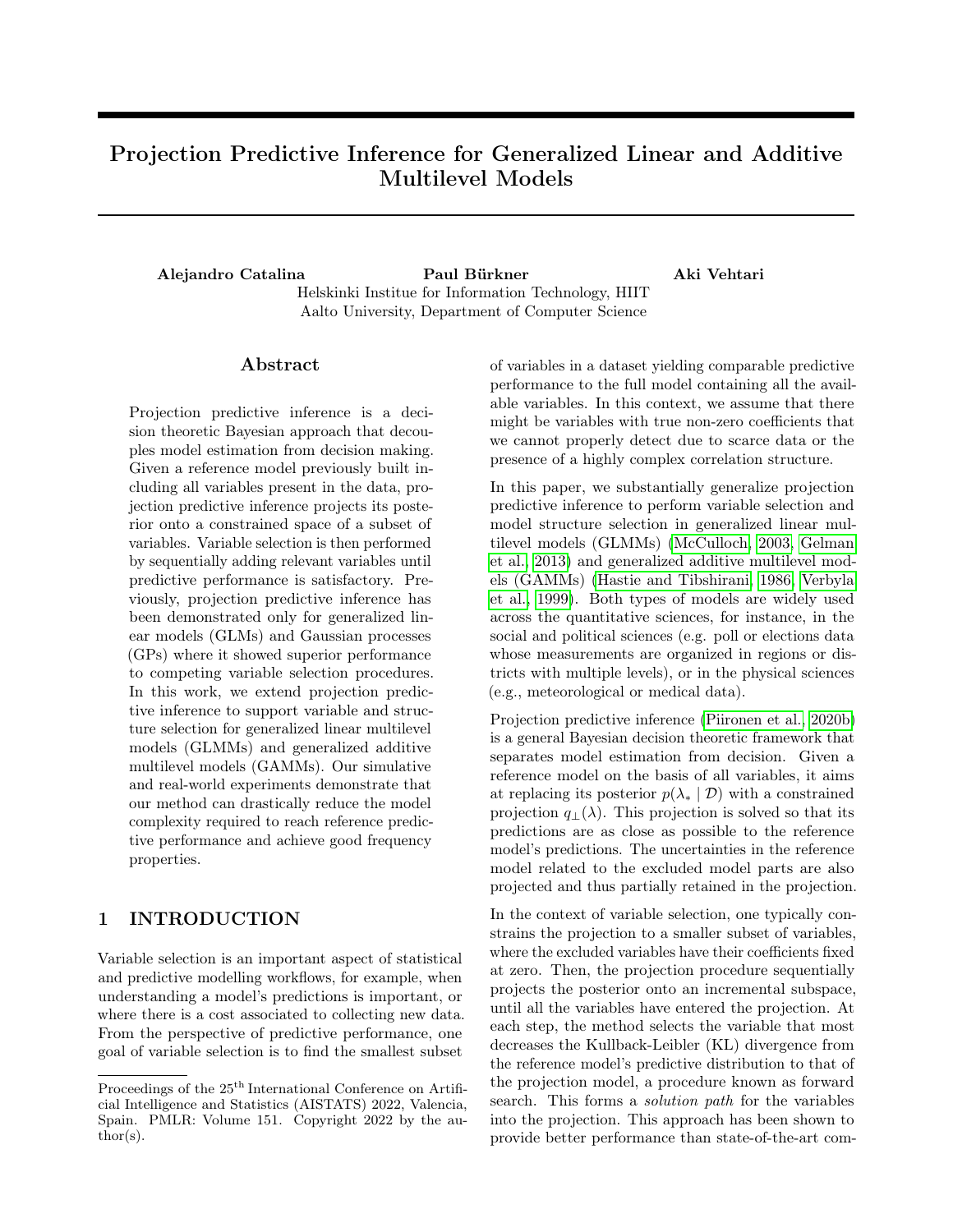<span id="page-1-0"></span>

Figure 1: Illustration of projection predictive variable and structure selection workflow with BikeSharing data.

petitors [\(Piironen and Vehtari, 2017a,](#page-10-3) [Piironen et al.,](#page-10-2) [2020b,](#page-10-2) [Pavone et al., 2020,](#page-10-4) [Piironen and Vehtari, 2016\)](#page-10-5). [Piironen and Vehtari](#page-10-3) [\(2017a\)](#page-10-3) demonstrate that, when using the projection approach, overfitting in the model space search is very small compared to other stepwise procedures and that, even in huge model spaces, the selected submodel has similar predictive performance to the reference model.

Previously, projection predictive inference has been used to perform variable selection only in generalized linear models (GLMs) [\(Piironen et al., 2020b\)](#page-10-2) and Gaussian processes (GPs) [\(Piironen and Vehtari, 2016\)](#page-10-5). However, the existing projection solutions do not translate to GLMMs or GAMMs because the projection is not identifiable for these models [\(Bickel and Doksum,](#page-8-0) [1977\)](#page-8-0). That is, there is not a unique solution to the projection's parameters. Nonetheless, it is possible to address these challenges and extend projection predictive inference to GLMMs and GAMMs as we show in this paper. Our contributions include:

- Discussing the identifiability issue for projecting to GLMMs and GAMMs.
- Extending projection predictive inference to support GLMMs and GAMMs. We address the challenging projection problem by learning a Laplace approximation to the marginal likelihood of the projection.
- Performing extensive simulations and real data experiments that validate the working of our method.
- Implementing our proposal in the open source projpred R package for projection predictive inference [\(Piironen et al., 2020a\)](#page-10-6).

To give an illustration of our developed method's application, consider the BikeSharing data we study in Section [5.2.](#page-7-0) These data include measurements for categorical variables for month, season or weather, and continuous variables for temperature, humidity and windspeed. A priori we assume all continuous variables are relevant for predictions and they may interact with all categorical variables. Our approach finds a projection model with substantially simplified model structure that still provides very good predictive performance. It only contains month group parameters for humidity and temperature (i.e., parameters of humidity and temperature varying by month) while discarding all weather group parameters. The procedure is illustrated in Figure [1.](#page-1-0) Note we are using R formula syntax for conciseness, we point the reader to [Bürkner](#page-8-1) [\(2018\)](#page-8-1) for more details on the syntax.

### 2 RELATED METHODS

For GLMs, variable selection has been approached from different perspectives. Some methods [\(Breiman, 1995,](#page-8-2) [Tibshirani, 1996,](#page-10-7) [Fan and Li, 2001,](#page-8-3) [Zou and Hastie,](#page-10-8) [2005,](#page-10-8) [Candes and Tao, 2007\)](#page-8-4) propose to deal with it by solving a penalized maximum likelihood formulation that enforces sparse solutions, while at the same time trying to select a subset of relevant variables (e.g. LASSO). These approaches suffer from confounding the estimation and selection of variables, often ending up selecting fewer variables than truly relevant in the data, as in the case of correlated covariates. For further information, see the comprehensive review by [Hastie](#page-9-2) [\(2015\)](#page-9-2). Similarly, [Marra and Wood](#page-9-3) [\(2011\)](#page-9-3) propose to add an additional penalty term to perform variable selection in GAMs, with similar shrinkage capacity as ridge regression. Another set of methods [\(George and](#page-9-4) [McCulloch, 1993,](#page-9-4) [Raftery et al., 1997,](#page-10-9) [Ishwaran and](#page-9-5) [Rao, 2005,](#page-9-5) [Johnson and Rossell, 2012,](#page-9-6) [Carvalho et al.,](#page-8-5) [2010\)](#page-8-5) suggests imposing a sparsifying prior on the coefficients that favours sparse solutions. Nonetheless, these priors do not actually produce sparse posteriors, because every variable has a non-zero probability of being relevant. One can obtain a truly sparse solution by selecting only those variables whose probability of being relevant is above a certain threshold [\(Barbieri and](#page-8-6) [Berger, 2004,](#page-8-6) [Ishwaran and Rao, 2005,](#page-9-5) [Narisetty and](#page-10-10) [He, 2014\)](#page-10-10), but this approach ignores the uncertainty in the variables below the threshold.

Reference models have been used before for tasks other than variable selection, as in [Afrabandpey et al.](#page-8-7) [\(2020\)](#page-8-7), where the authors constrain the projection of a complex neural network to be interpretable (e.g., projecting onto decision trees). [Piironen and Vehtari](#page-10-5) [\(2016\)](#page-10-5) use projection predictive inference and impose further constraints on the projection of a GP reference model to perform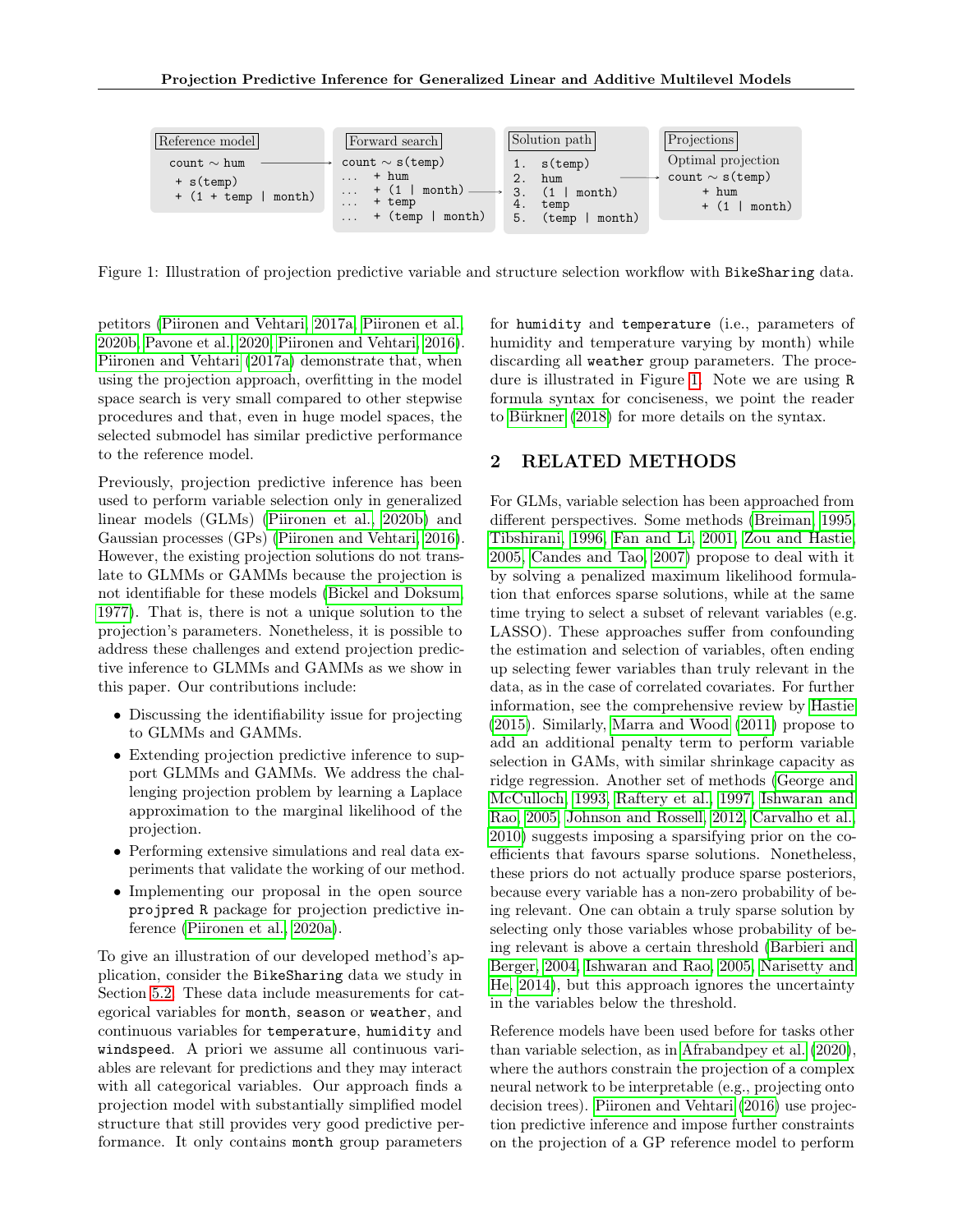variable selection, given the identifiability issue of the direct projection.

While some alternative methods for variable selection in GLMMs and GAMMs exist, they either only allow variable selection for population parameters but not group parameters [\(Groll and Tutz, 2012,](#page-9-7) [Tutz and](#page-10-11) [Groll, 2012,](#page-10-11) [Hubin and Storvik, 2018\)](#page-9-8) or, when trying to use Bayes factors [\(Kass and Raftery, 1995\)](#page-9-9), are computationally infeasible due to combinatorial explosion as soon as there are more than just a few variables. To the best of our knowledge, there are no practically applicable competing methods available in the literature, and so we only focus on the absolute performance of our method.

# 3 PROJECTION PREDICTIVE INFERENCE

### 3.1 Formulation of the KL Projection

Because the latent (parameter) domains of the reference and projected models may be different, formulating the problem in terms of minimizing a discrepancy measure between  $p(\lambda_* | \mathcal{D})$  and  $q_+(\lambda)$  does not make sense. Instead, we minimize the KL divergence from the reference model's predictive distribution to that of the constrained projection:

KL 
$$
(p(\tilde{y} \mid \mathcal{D}) \parallel q(\tilde{y}))
$$
  
\n $= \mathbb{E}_{\tilde{y}} (\log p(\tilde{y} \mid \mathcal{D}) - \log q(\tilde{y}))$   
\n $= -\mathbb{E}_{\tilde{y}} (\log q(\tilde{y})) + C$   
\n $= -\mathbb{E}_{\tilde{y}} (\log \mathbb{E}_{\lambda} (p(\tilde{y} \mid \lambda))) + C$   
\n $= -\mathbb{E}_{\lambda_*} (\mathbb{E}_{\tilde{y} \mid \lambda_*} (\log \mathbb{E}_{\lambda} (p(\tilde{y} \mid \lambda)))) + C,$  (1)

where we have collapsed terms that don't depend on  $\lambda$  into C. Here, the expectations over  $\lambda_*, \tilde{y} \mid \lambda_*, \lambda$  are over the posterior  $p(\lambda_* | \mathcal{D})$ , the posterior predictive distribution  $p(\tilde{y} | \lambda_*)$ , and the constrained projection  $q_{\perp}(\lambda)$ , respectively.

In practice, we approximate the KL minimization by changing the order of the integration and optimization in  $\mathbb{E}_{\tilde{y}|\lambda_*}(\log \mathbb{E}_{\lambda}(p(\tilde{y} \mid \lambda)))$ . To make this feasible, [Goutis](#page-9-10) [\(1998\)](#page-9-10) propose to do the projection draw-bydraw, where we find a direct mapping from a posterior draw of the reference model to the projection's constrained space. [Piironen et al.](#page-10-2) [\(2020b\)](#page-10-2) propose a further speedup by demonstrating that it is possible to solve the projection employing only a small subset of posterior draws or even representative points that can be found, for instance, by clustering.

### 3.2 Variable and Structure Selection

A high level overview of the variable selection procedure of projective predictive inference includes the following steps [\(Piironen et al., 2020b\)](#page-10-2):

- 1. Cluster the draws of the reference model's posterior.
- 2. Perform forward search to determine the ordering of the terms for the projection. At each step, include the term that most decreases the KL divergence between the reference model's predictions and the projection's.
- 3. Then, we sequentially recompute the projections, starting from the null model, adding one term at a time. To ensure more accurate predictive performance, this time we project more draws from the reference model.

For a more robust variable selection, we perform a leaveone-out (LOO) cross validation procedure through the model space. In this approach, we repeat the full forward search N times by performing the selection with  $N-1$  data points and leaving the remaining point as test point each time, resulting in  $N$  different solution paths. Instead of running the procedure for every observation, [Vehtari et al.](#page-10-12) [\(2019\)](#page-10-12) show that we can achieve a similarly robust selection by running the procedure only on a carefully selected subset of points based on their estimated Pareto  $\hat{k}$  diagnostic.

In GLMMs and GAMMs, we no longer perform variable but model structure selection, that is, select additive model components to which we refer to as terms. In this context, a term may refer to a single variable with a single coefficient, a group level term, corresponding to all the coefficients of the group's levels, or a smooth term, corresponding to all the coefficients associated with the smooth basis functions. The structure selection involves the same steps as the variable selection, only that variables are replaced by terms.

### <span id="page-2-0"></span>3.3 Solving the Projection for Exponential Family Models

For GLMs with observation models in the exponential family [\(McCullagh and Nelder, 1989\)](#page-9-11), projecting a draw  $\lambda_*$  from the reference model's posterior to the projection space  $\lambda_{\perp}$  in Equation [\(1\)](#page-2-0) coincides exactly with maximizing its likelihood under the projection model. Given a new observation  $\tilde{y}_i$ , with expectation over the reference model  $\mu_i^* = \mathbb{E}_{\tilde{y}|\lambda_*}(\tilde{y}_i)$ , this reduces to [\(Piironen et al., 2020b\)](#page-10-2):

<span id="page-2-1"></span>
$$
\lambda_{\perp} = \arg \max_{\lambda} \sum_{i=1}^{N} \mu_{i}^{*} \xi_{i}(\lambda) - B(\xi_{i}(\lambda)), \qquad (2)
$$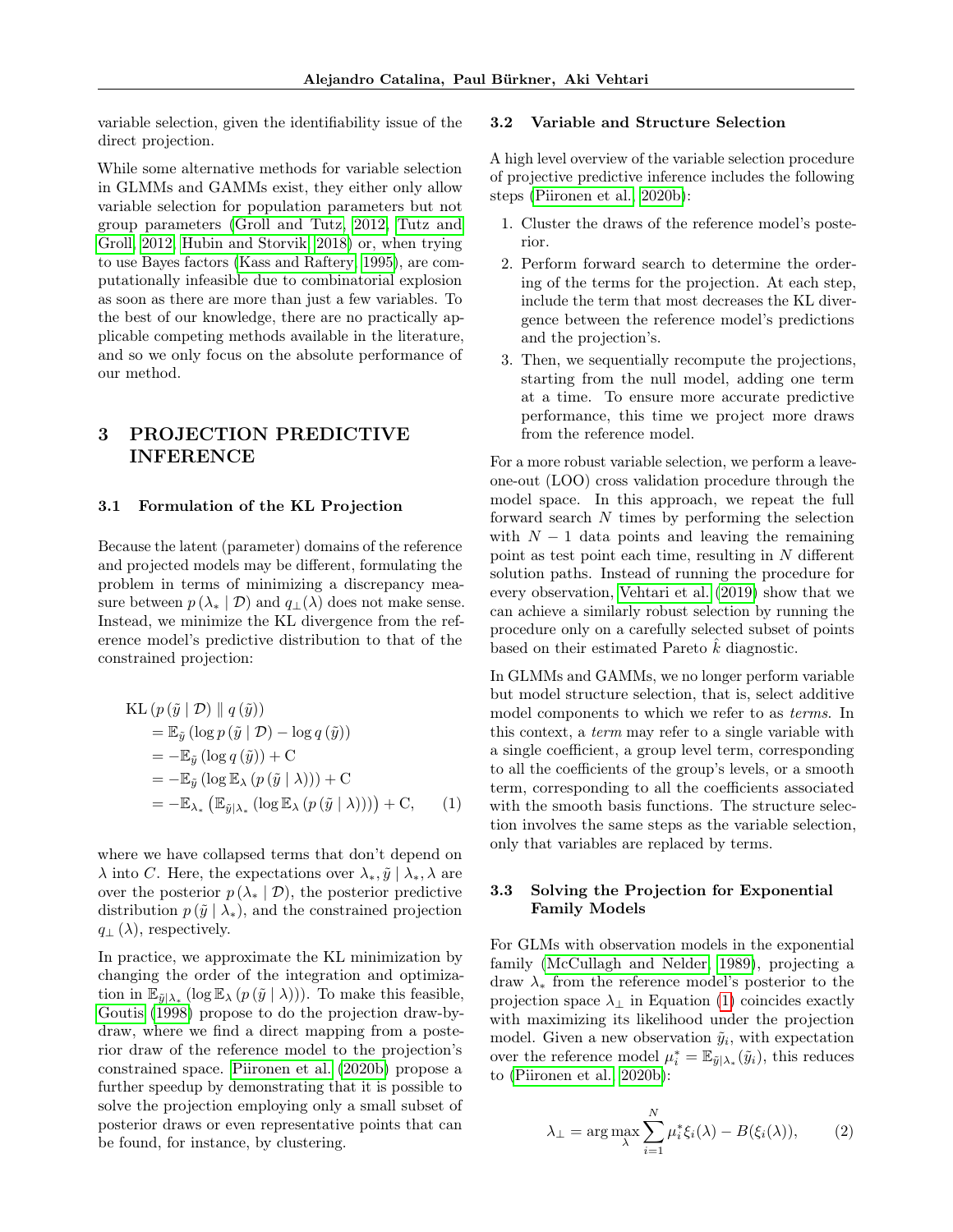which does not depend on the dispersion parameter  $\phi$ . for some function B of the natural parameters  $\xi_i(\lambda)$ .

The above projection holds for observation models other than Gaussian or link functions other than the identity, as long as they belong to the exponential family. In these cases, there is no closed form solution for the projection parameters, and we run iteratively reweighted least squares (IRLS), where at every iteration one computes a pseudo Gaussian transformation of each log likelihood  $\mathcal{L}_i$  as a second order Taylor series expansion centered at the projection's prediction [\(McCullagh and](#page-9-11) [Nelder, 1989,](#page-9-11) [Gelman et al., 2013\)](#page-9-0).

# 4 PROJECTION PREDICTIVE INFERENCE FOR GLMMS AND GAMMS

### 4.1 Generalized Linear Multilevel Models

GLMMs [\(McCulloch, 2003,](#page-10-0) [Gelman et al., 2013\)](#page-9-0) jointly estimate both global population and group-specific parameters. This approach allows the model to partially pool information across groups, which is particularly useful for the estimates of groups with few data points. In this case, we refer to multilevel structure as terms arising from the levels of a categorical variable and their interactions with other variables.

Given a response variable  $y$  as well as a population design matrix  $X$  and group design matrix  $Z$  (both being constructed from the predicting variables), we can write a GLMM as  $y \sim \pi(g(\eta), \phi)$ , where  $g(\cdot)$  is the inverse link function of the generalized family  $\pi$ , and  $\phi$  is its dispersion parameter. The only difference to a GLM comes in the linear predictor  $\eta$  that for GLMMs can be written as  $\eta = X\beta + Zu$ , where  $\beta$  are the population parameters and  $u$  are the group-specific parameters with  $u \sim p(u \mid \theta)$ , which may depend on some hyper parameters  $\theta$ . Inference is concerned with accurately estimating the model parameters  $(\beta, u, \phi, \theta)$ .

#### 4.2 Generalized Additive Multilevel Models

GAMMs [\(Hastie and Tibshirani, 1986,](#page-9-1) [Verbyla et al.,](#page-10-1) [1999\)](#page-10-1) add further complexity to GLMMs by introducing smooth terms, which are presented as a linear combination of non-linear basis functions.

As for GLMMs, we can formulate the model as  $y \sim$  $\pi(g(\eta), \phi)$ . In the case of generalized additive models (GAMs) without multilevel structure, the predictor  $\eta$ can be written as  $\eta = \sum_{j=1}^{J} f_j(X)$ , where each  $f_j$  is a function of the predictor matrix  $X$  (in practice, each  $f_j$ uses only a subset of columns of  $X$ ). These functions are usually represented via additive spline basis expansion  $f(x) = \sum_{k=1}^{K} \gamma_k b_k(x)$  with B-splines  $b_k(x)$  [\(Eilers](#page-8-8) [and Marx, 1996\)](#page-8-8). To avoid overfitting, we can either penalize some summary of the spline basis coefficients, or equivalently write it as a GLMM by splitting up the evaluated spline basis function into an unpenalized null-space (appended into  $X$ ) and a penalized space (appended as group variables into  $Z$ ) where the prior on u serves the same purpose [\(Wood, 2017\)](#page-10-13). Standard multilevel terms of GLMMs can be combined with nonlinear smooth terms of GAMs to form the even more powerful GAMM model class [\(Wood, 2017\)](#page-10-13). However, as soon as smooth terms are added and translated to the GLMM framework, the resulting Z matrix becomes much denser than in a standard GLMM, thus further complicating inference.

#### 4.3 Solving the Projection for GLMMs

Without further constraints, even if its observation model belongs to the exponential family, the projection [\(1\)](#page-2-0) is not identifiable for GLMMs [\(Bickel and Doksum,](#page-8-0) [1977,](#page-8-0) [Lee and Nelder, 1996,](#page-9-12) [Gelman et al., 2013\)](#page-9-0). This means that, given the mean prediction of the reference model  $\mu_i^*$ , there is no unique solution for the parameters in the projection model fitted to  $\mu_i^*$ .

To make the model identifiable and solve the projection, we propose to further restrict it by integrating out the group parameters  $u$ . The resulting likelihood can be written as:

<span id="page-3-0"></span>
$$
\mathcal{L}(y | \beta, u, \phi) = p(y | \beta, \phi, \theta)
$$
  
= 
$$
\int p(y | \beta, \phi, u) p(u | \theta) du
$$
  
= 
$$
\prod_{i}^{N} \int p(y_i | \beta, \phi_i, u) p(u_i | \theta) du_i,
$$
 (3)

where  $u_i$  are the group parameters belonging to observation i and we have assumed conditional independence between datapoints given the group parameters. This integral cannot be evaluated in closed form. For simple models with a single group one can numerically integrate the above expression (employing Gaussian-Hermite quadrature) but this quickly becomes infeasible for higher dimensional problems. Maximizing this likelihood with respect to the model parameters, following Equation [\(2\)](#page-2-1), gives the constrained projection.

There are many references in the literature that focus on practical approaches to obtain suitable approximate maximum likelihood estimates for GLMMs [\(McCul](#page-9-13)[loch, 1997,](#page-9-13) [Bates et al., 2015,](#page-8-9) [Lee and Nelder, 2001,](#page-9-14) [Lee et al., 2006,](#page-9-15) [Ogden, 2013,](#page-10-14) [Booth and Hobert, 1999\)](#page-8-10). For our purposes, it is essential to use an approximate solution that still provides a good proxy for the KL divergence minimising solutions to Equation [\(1\)](#page-2-0). Some of the methods cited above provide accurate and re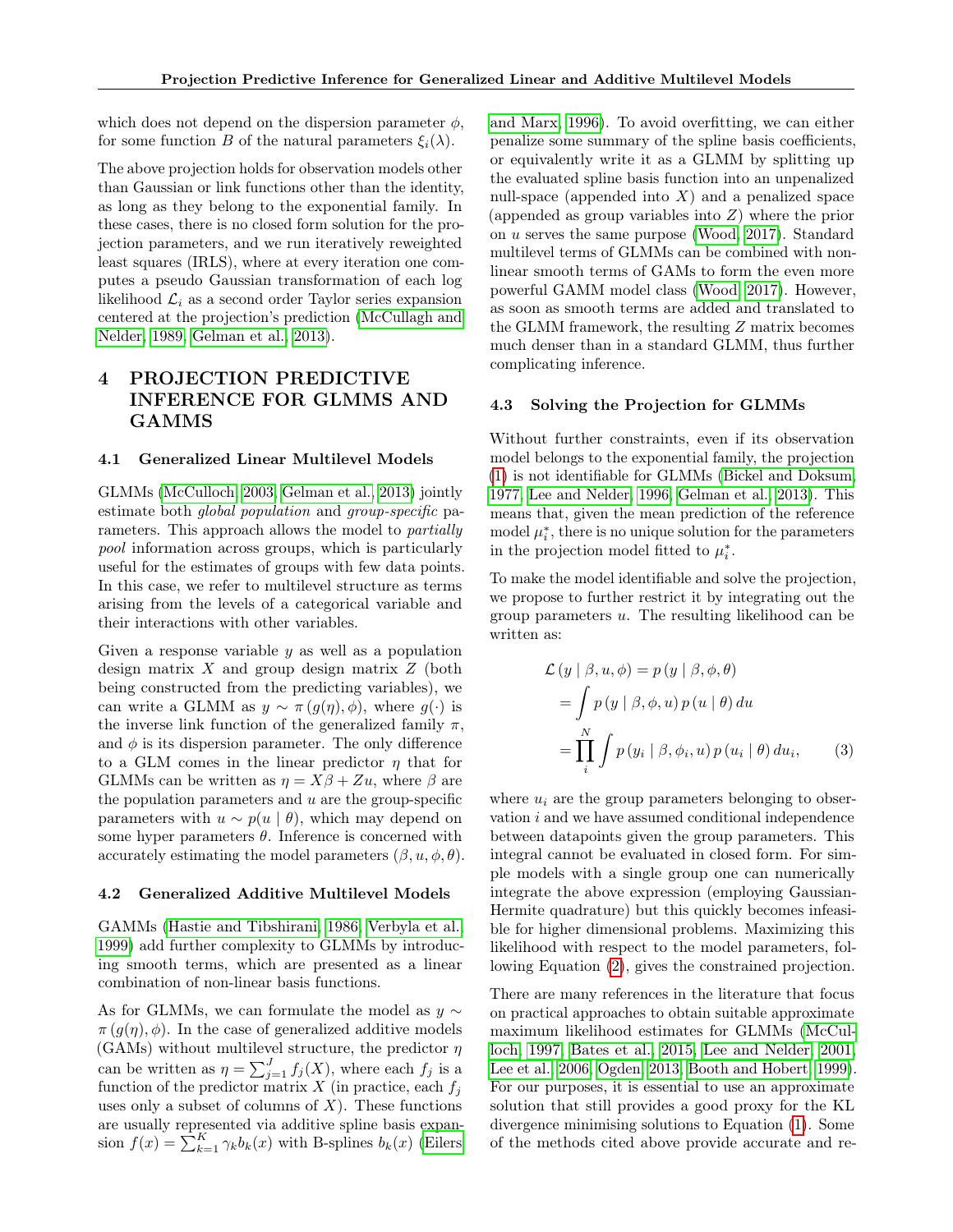liable solutions, but often at the expense of a higher computational cost (e.g., [Ogden, 2013\)](#page-10-14).

In the statistics literature, one finds simpler approximations that would scale better for our case, such as the well known Restricted Maximum Likelihood Estimates (REML) [\(Lee and Nelder, 2001,](#page-9-14) [Lee et al., 2006\)](#page-9-15). This approach obtains a solution by dealing with the group parameters as fixed data and appending them as an extension to the population parameters. One would then solve an augmented GLM.

#### 4.4 Laplace Approximation

The REML approach does not provide a tractable approximation to the log marginal likelihood obtained from Equation [\(3\)](#page-3-0), which takes the form

$$
\log \mathcal{L}(\beta, u, \phi) = \sum_{i=1}^{N} \log \left\{ \int \exp(h_i) \, du_i \right\},\,
$$

where  $h_i = \log p(y_i | g(\eta_i), \phi_i) + \log p(u_i | \theta)$  is the (unnormalized) log joint density. The integrals in the above equation do not exist in closed form, except for models where  $p(u | \theta)$  is conjugate to the likelihood  $\pi$ . Even in those cases, if the dimensionality of  $u$  is not very small, the computation is still intractable.

As a general purpose solution, we consider a firstorder Laplace approximation to the integral [\(Ha, 2009,](#page-9-16) [Barndorff-Nielsen and Cox, 1989,](#page-8-11) [Bates et al., 2015\)](#page-8-9). We split up the integration problem into sub-problems that are easier to solve. Given a value of  $\theta$ , we can find the conditional mode  $\tilde{u}(\theta)$  and conditional estimate  $\beta(\theta)$  by solving the following optimization problem

$$
\begin{bmatrix} \tilde{u}(\theta) \\ \tilde{\beta}(\theta) \end{bmatrix} = \arg \max_{u,\beta} h(u \mid y, \beta, \phi, \theta),
$$

as the parameters that maximize the likelihood.

Usually, we express the conditional density on the deviance scale:

$$
\begin{bmatrix} \tilde{u}(\theta) \\ \tilde{\beta}(\theta) \end{bmatrix} = \arg \min_{u,\beta} -2h(u \mid y, \beta, \phi, \theta).
$$

This optimization problem can be solved efficiently using penalized iteratively re-weighted least squares (PIRLS), as implemented in the popular lme4 [\(Bates](#page-8-9) [et al., 2015\)](#page-8-9) package. At each iteration, PIRLS performs a Gauss-Newton iteration in the space of  $u$  and  $β$ . See [Bates et al.](#page-8-9) [\(2015\)](#page-8-9) for more details.

The second order Taylor series expansion of  $-2 \log h$ at  $\tilde{u}(\theta)$  and  $\beta(\theta)$  provides the Laplace approximation to the profiled deviance. On the deviance scale, the Laplace approximation is a function of the so-called discrepancy measure and takes a sum of squares form:

$$
d(u | y, \theta, \beta) = ||W^{1/2}(\mu) [y - \mu(u, \theta, \beta)]||^{2} + ||u||^{2},
$$

where  $\mu = g(\eta(u, \theta, \beta))$  is the inverse link transformation of the latent predictor  $\eta$ , and W is a diagonal matrix of weights. Optimizing this function with respect to  $\theta$  provides the maximum likelihood estimates of  $\beta$ ,  $\phi$  by substituting  $\theta_{ML}$  into  $\beta(\theta)$  and solving for  $\phi$  in  $h(u \mid y, \beta, \theta_{ML}, \phi)$ . Importantly, optimizing the Laplace approximation is a problem in the space of constrained  $\theta$ , which is usually small and therefore easy to solve efficiently.

#### 4.5 Solving the Projection for GAMMs

The identifiability issue that exists in GLMMs is further aggravated by having a dense Z matrix in GAMMs, which makes the likelihood in Equation [\(3\)](#page-3-0) intractable to compute even in conjugate Gaussian models with a single smooth term. This also happens in GAMs without any multilevel structure.

In order to make these models identifiable, one has to 1) impose a quadratic penalty on the coefficients of the basis functions [\(Wood, 2017\)](#page-10-13), which also helps in avoiding overfitting, and 2) integrate out the group parameters and group smooth terms. Solving the resulting maximum likelihood equations has similar issues as in the plain GLMM case. Given that GAMMs can be represented as GLMMs, the same Laplace approximation is commonly used to obtain maximum likelihood estimates in these models [\(Wood, 2010,](#page-10-15) [2017\)](#page-10-13).

#### 4.6 Consistency of the Selection

A variable selection is consistent if the probability of selecting the best model is 1 as the number of data points grows to infinity as long as the number of variables grows slower. Here, we define the best model according to a given utility function, which may favour specific properties, such as low number of covariates. The consistency of projection predictive inference is theoretically justified in [Vehtari and Ojanen](#page-10-16) [\(2012\)](#page-10-16).

### 4.7 Computational Cost

The computational budget of our approach is composed of the following components

- Running PIRLS, i.e. solving the projection, for a given subset of terms.
- Solving the same projection for a number of draws.
- Performing forward search to explore the model space.
- Running LOO cross validation for many data points.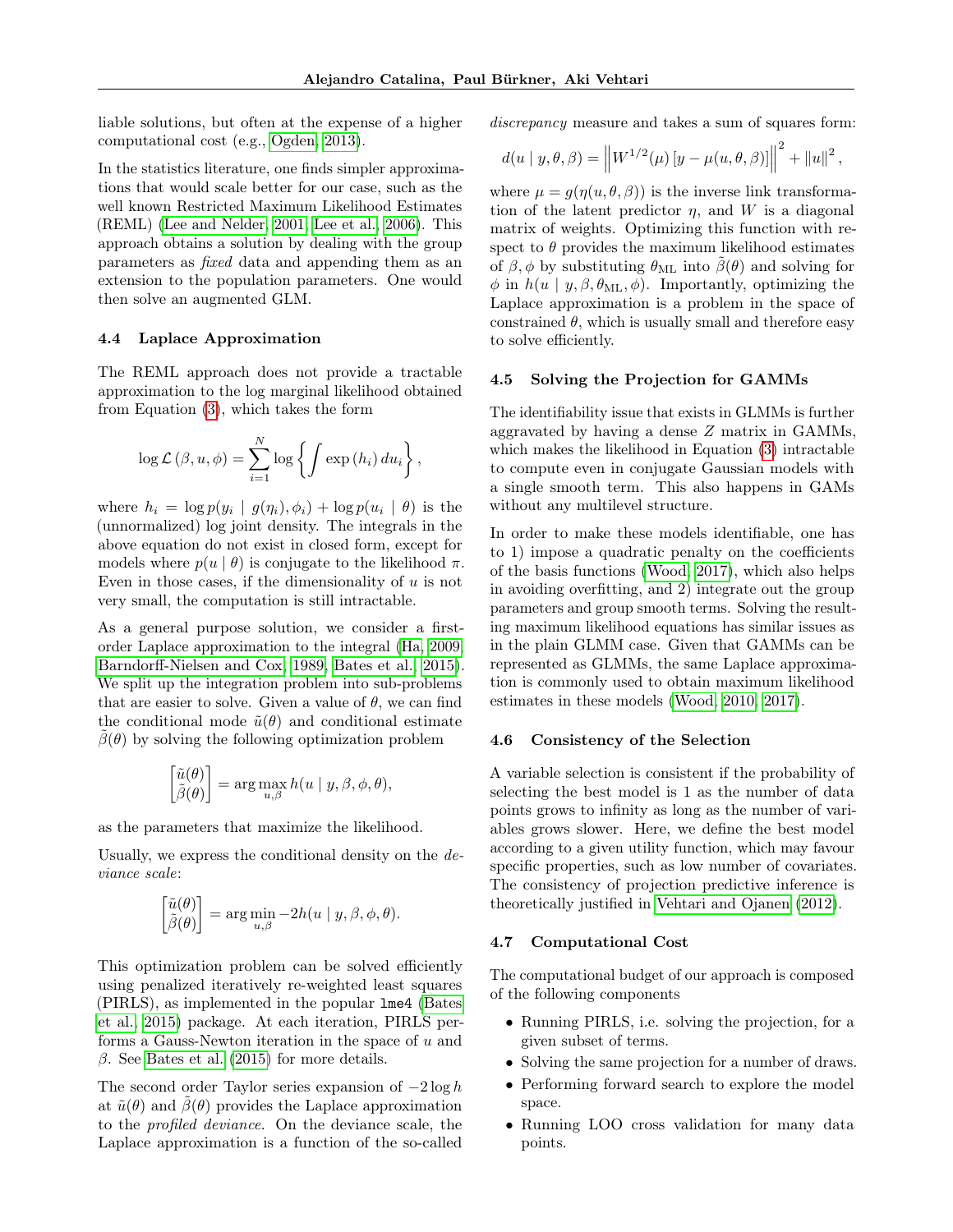The biggest limiting factors when applying projection predictive inference in complex models is twofold: 1) the complexity of the multilevel structure, which adds many parameters to estimate, and 2) the number of draws to project from the reference model, since the computational budget grows linearly with the number of draws.

[Piironen et al.](#page-10-2) [\(2020b\)](#page-10-2) demonstrate that a small number of posterior draws is sufficient to find a good solution path, which saves a lot of computation during the forward search. One can then increase the number of draws for the final computation of the projections for more accurate predictive performance. Nonetheless, running PIRLS for complex multilevel models is still expensive, especially when done repeatedly for different posterior draws.

Further, in our approach, we reduce the number of models to explore in forward search by considering only those that are sensible according to common modelling practices for GLMMs [\(Gelman and Hill, 2006\)](#page-9-17). This means that we only consider a model with a certain group parameter if its population parameter has already entered the projection. Likewise, we only consider an interaction between two variables when both of them have already entered the projection separately. This saves the method from exploring many models that are not considered sensible in the first place.

#### 4.8 Diagnosing the Approximation

Once we have computed the maximum likelihood estimates of a given submodel, we can diagnose the approximation by checking:

- 1. The Kullback-Leibler divergence from the reference model predictions to the submodel's. As projection size increases, the KL divergence approaches 0 if the approximation is well-behaved.
- 2. The residual  $y \hat{y}$  histogram should resemble a Normal distribution centred around 0, and narrows down as projection size increases.

### 5 EXPERIMENTS

We now turn to validating our method with both simulated experiments and real world datasets.

### 5.1 Simulations

We first validate our method by running projection predictive variable and structure selection as implemented in projpred [\(Piironen et al., 2020a\)](#page-10-6) on extensive simulations. We systematically test simple and more complex models with both an increasing number of grouping factors and variables. The complete

<span id="page-5-0"></span>Table 1: Data generation process settings for the simulations.

| Abbr   | Description              | Values               |
|--------|--------------------------|----------------------|
| D      | $#$ of variables         | 5, 7, 10             |
| V      | % of group parameters    | 0.33, 0.67, 1.0      |
| K      | $\#$ of grouping factors | 1, 2, 3              |
| $\rho$ | Correlation              | 0.0, 0.33, 0.67, 0.9 |
| L      | Levels per grouping      | 5                    |
| N      | Observations             | 300                  |
| $\pi$  | Model                    | Gaussian,            |
|        |                          | Bernoulli            |
| S      | Sparsity                 | 0.4                  |

settings of the simulations are shown in Table [1.](#page-5-0)

To reduce external variation, we fix the number of observations to 300, the number of levels in each grouping factor to 5 and the sparsity to 0.4 (40% of terms being zero) to make sure that some terms are irrelevant. For each simulation condition, we run 25 data realisations. The running time for these experiments ranges from a few seconds for the simplest simulations to a few minutes for the most complex ones.

The complete data generation process, common for all observation models  $\pi$ , is given as

$$
x_{id} \sim \text{Normal}(0, 1) \qquad \beta_d \sim \text{Normal}(\mu_{b,f}, \sigma_{b,f}^2)
$$
  
\n
$$
z_d \sim \text{Bernoulli}(p = 0.6)
$$
  
\n
$$
g_{ik} \sim \text{DiscreteUniform}(1, L)
$$
  
\n
$$
\mu_{g_k} \sim \text{MultivariateNormal}(\mu_g, \sigma_g^2 I)
$$
  
\n
$$
v_d \sim \text{Bernoulli}(p = V)
$$
  
\n
$$
u_{lk} \sim \text{MultivariateNormal}(\mu_{g_k}, \Sigma_{\sigma_g^2, \rho})
$$
  
\n
$$
\eta_i = \sum_{d=0}^{D} z_d \beta_d x_{id} + \sum_{k=1}^{K} \sum_{l=1}^{L} \sum_{d=0}^{D} v_d z_d u_{lkd} x_{g_{ik}=l, d}
$$
  
\n
$$
y_i \sim \pi(g(\eta_i), \phi_i),
$$

for data points  $i = 1, \ldots, N$ , variables  $d = 0, \ldots, D$ , grouping factors  $k = 1, ..., K$ , inverse link function g, and covariance matrix  $\Sigma_{\sigma_g^2,\rho}$  with diagonal entries  $\sigma_g^2$ and off diagonal elements  $\rho \sigma_g^2$ . Note that we collapse the intercept  $(d = 0)$  into  $\beta$ , u, so that we have  $D + 1$ dimensions by appending a column of ones to  $X$ . We choose the identity link function. We fix the mean and standard deviation hyperparameters for the intercept  $\mu_f, \sigma_f^2$  to 0, 20 respectively, for the main terms  $\mu_{b,f}, \sigma_{b,f}^2$ to 5, 10 respectively and for the group terms  $\mu_g, \sigma_g^2$ to 0, 5 respectively. We choose large values to avoid simulating practically undetectable terms.

We sample group terms following a two-step procedure:

1. We first sample K means for all grouping factors from a  $D+1$  dimensional multivariate normal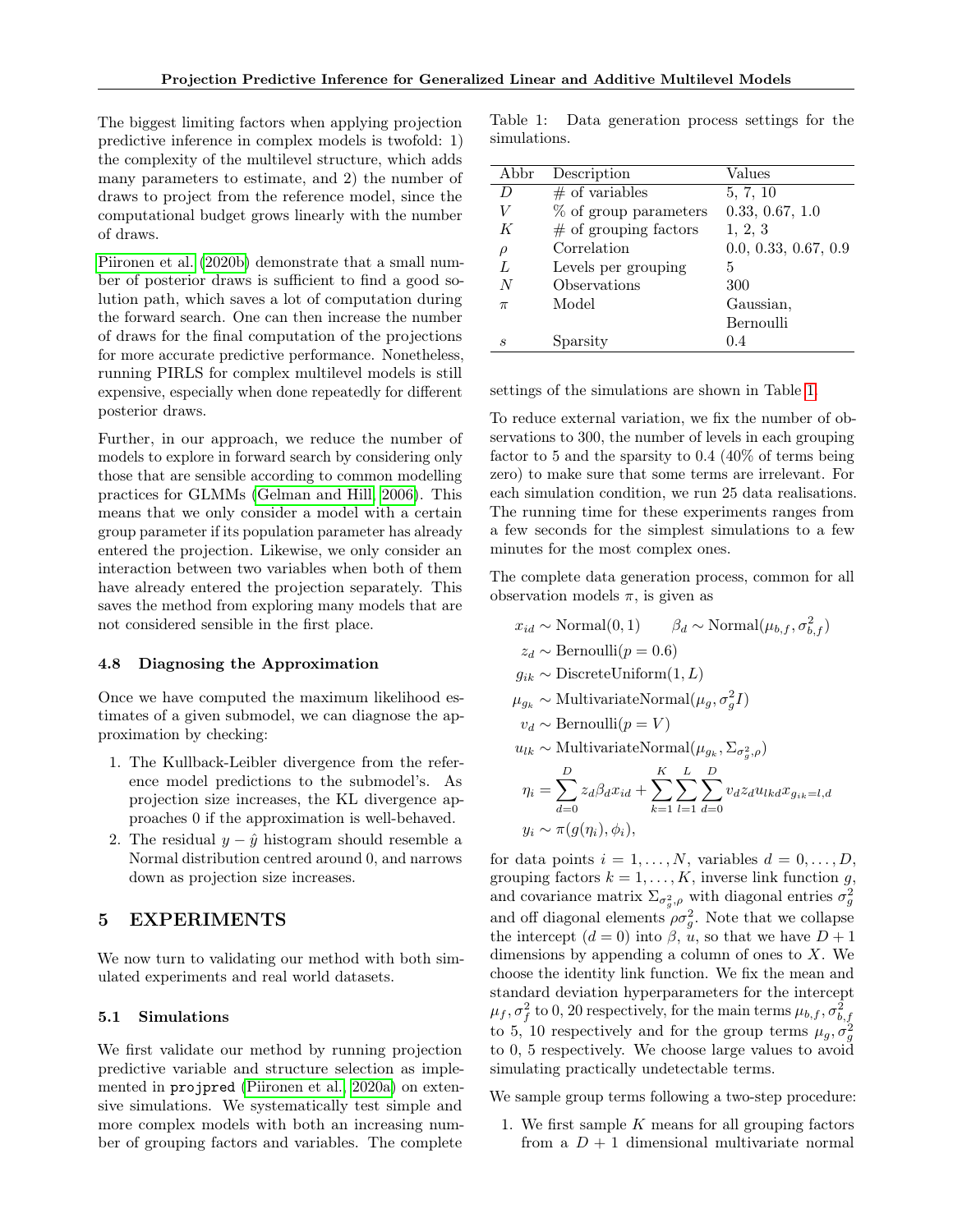<span id="page-6-0"></span>

Figure 2: Optimal size for the projections to achieve the reference LOO performance (ELPD). Each column shows a different correlation and number of grouping factors. We include 95% uncertainty interval for the size of the projection.

distribution as

 $\mu_{g_k} \sim \text{MultivariateNormal}(\mu_g, \sigma_g^2 I).$ 

2. Then, for each level  $l$  and grouping factor  $k$ , we sample from a  $D + 1$  dimensional multivariate normal (with mean  $\mu_{g_k}$ ) as

 $u_{lk} \sim \text{MultivariateNormal}(\mu_{g_k}, \Sigma_{\sigma_g^2, \rho}).$ 

We divide the analysis of these experiments in two aspects. First, we focus on the predictive performance of our method in terms of projection's model size and expected log predictive density (ELPD). Second, we analyse the solution terms by checking the true and false positives rate for different selection thresholds.

Figure [2](#page-6-0) shows the size of the optimal projections that achieve the reference ELPD for Gaussian simulated data. For easier comparison, we show the projection's optimal size as a percentage of the reference model's size. Most importantly, the optimal projections always achieve the reference predictive performance with only a subset of terms. The exact size will depend on both the correlation factor and the number of actually irrelevant terms. Higher correlations correspond to smaller optimal subsets, as there are more redundant terms that can be discarded. In this regard, projpred is able to identify a subset of predictive relevant terms, which is the main goal of our approach.

We now analyse the selected optimal terms from the selection point of view. As the projection is based on the reference model's posterior predictive draws, it will select terms that are relevant from the predictive perspective. Thus, it is possible that some selected terms are not truly relevant when compared to the true data generation process. Naturally, that is not usually

<span id="page-6-1"></span>

Figure 3: False against true positive rate in a Gaussian model for varying selection thresholds. Each column shows a different correlation and number of grouping factors. We include 95% uncertainty interval for both true and false positive rates. Chance selection in dashed black lines.

feasible in real world scenarios, as the existence of a true model is not clear in the first place. However, this validation is sensible for simulated data, and we show true against false positives rates in Figure [3.](#page-6-1)

To compute true and false positive rates, we select relevant terms by looking at the ELPD improvement of each projection with respect to the previous one. For a threshold  $t \in [0, 1]$ , we select all terms whose projection's ELPD improvement is above the tth quantile of all. Then, we compare the selected terms against the ground truth. For models with only a few terms, the discrete set of thresholds results in straight jumps in the figure.

As the reference model grows in complexity, either by adding more variables  $D$ , grouping factors  $K$  or percentage of group terms  $V$ , we expect the method to return more false positives. This is reflected on the figure, as more complex models are usually closer to the identity line, with the exception of very simple models. The number of grouping factors  $K$  has the largest impact on the performance, as it multiplies the number of actual coefficients to estimate in the model. While higher correlation factors induced smaller optimal models, they also induce more false positives. Highly correlated variables contain very similar information, and the method has a hard time selecting the true one.

In the supplementary material we include more experiments that include Bernoulli simulations, more levels per grouping factor and more sparsity thresholds.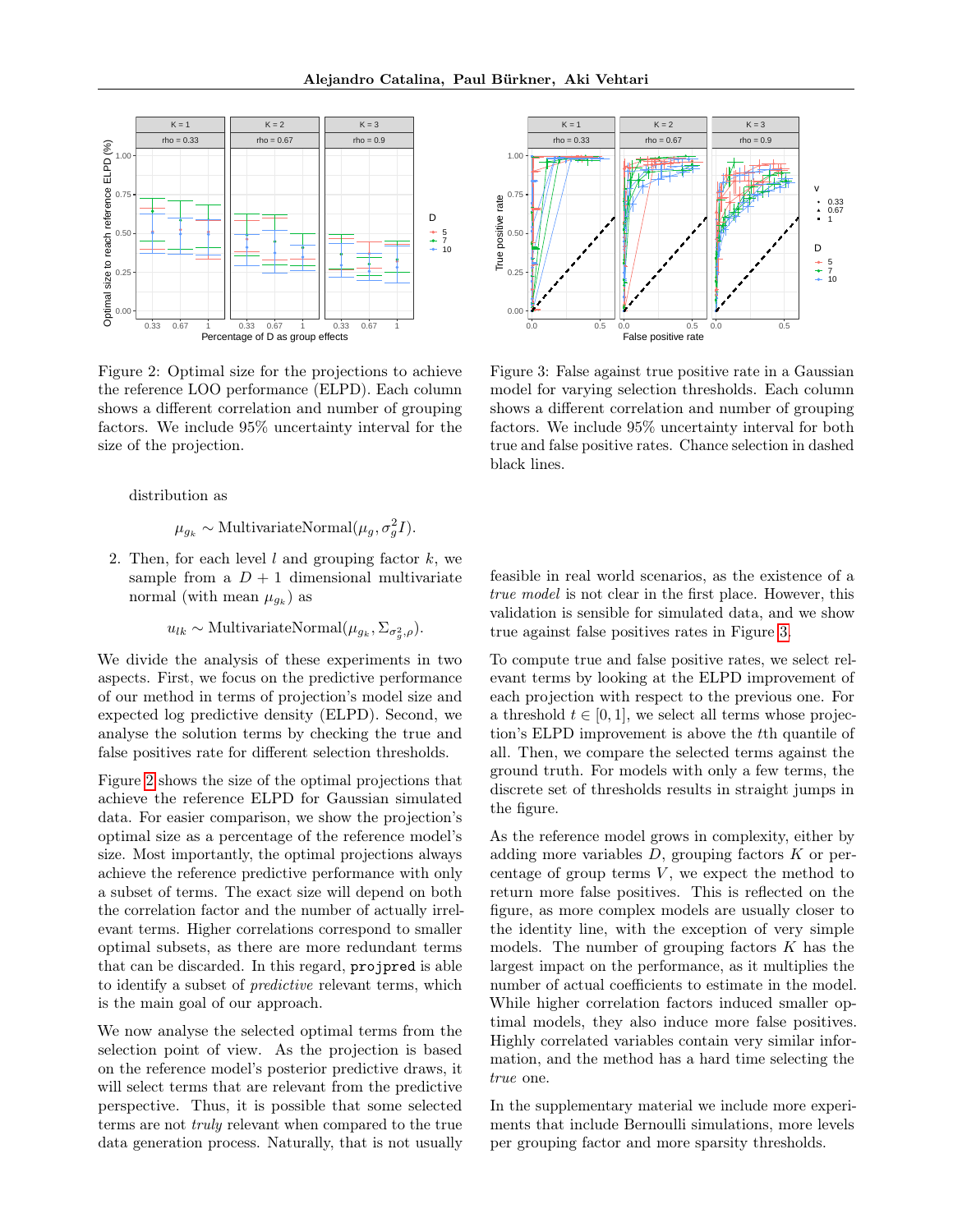### <span id="page-7-0"></span>5.2 Real Data Experiments

We now validate the performance of our method in real world datasets, including a Bernoulli classification model and a Poisson count data model. The overall running time of this experiments is about 30 minutes, except for the more complex BikeSharing GAMM, which takes about two hours.

### 5.2.1 Bernoulli Classification Model

We fit a Bernoulli model to the VerbAgg [\(Bates et al.,](#page-8-9) [2015\)](#page-8-9) dataset. This dataset includes item responses to a questionnaire on verbal aggression, used throughout [De Boeck and Wilson](#page-8-12) [\(2004\)](#page-8-12) to illustrate various forms of item response models. It consists of 7584 responses of a total of 316 participants on 24 items. We randomly draw 50 individuals and their responses to increase the difficulty of the selection.

Following R's formula syntax, we fit the reference model  $r2 \sim b$ type + mode + situ + (btype + mode + situ | id), which includes btype, situ and mode as group terms across participants. The full reference model contains 7 terms, counted as the simplest individual components of the model excluding the global intercept, namely btype, mode, situ, (btype | id), (mode  $|$  id), (situ  $|$  id) and (1  $|$  id). We fit the reference model with a regularised horseshoe prior (with global scale 0.01) [\(Piironen and Vehtari, 2017b,](#page-10-17) [Car](#page-8-5)[valho et al., 2010\)](#page-8-5) with rstanarm [\(Goodrich et al.,](#page-9-18) [2018\)](#page-9-18) and run a LOO-cross validated-selection procedure [\(Piironen et al., 2020a,](#page-10-6) [Vehtari et al., 2016\)](#page-10-18).

We show ELPD summaries and their standard error in Figure [4a](#page-8-13) for incremental projections. The red dash line shows ELPD performance for the full reference model. The optimal projection includes the first 6 terms, resulting in the model r2  $\sim$  btype + mode + situ + (btype  $+$  situ  $|$  id), implying that almost all terms are relevant. However, the standard error increases for the last two terms, indicating a slight identifiability issue for those parameters, possibly caused by higher correlations between their estimates. For more accurate projections, one could project more posterior draws or improve the reference model (e.g., with some PCA-like approach).

### 5.2.2 Poisson GLMM Model

We fit a Poisson model to the BikeSharing dataset [\(Fanaee-T and Gama, 2013\)](#page-9-19). These data contain the hourly and daily count of rental bikes between 2011 and 2012 in London's capital bikeshare system with the corresponding weather and season information. We only use the daily averaged dataset, with 731 observations for 2 years. We build a knowingly overly complicated model, including highly correlated group parameters for different grouping factors. The reference model includes population and group terms for windspeed, temp and humidity across the grouping factors month, weekday, weather, season and holiday.

We fit the reference model with a regularised horseshoe prior (with global scale 0.01) using rstanarm [\(Goodrich](#page-9-18) [et al., 2018\)](#page-9-18) and run projpred's LOO-cross-validated selection procedure.

We show ELPD summaries for each incremental projection in Figure [4b.](#page-8-13) The optimal projection is count ∼ temp + humidity + windspeed + (humidity +  $temp \mid month) + (1 \mid weather) + (1 \mid season),$ including only 8 terms out of 23.

### 5.2.3 Poisson GAMM Model

We also used the same data and model as in the example above to build a GAMM reference model that now adds smooth terms for the population terms windspeed, temp and humidity. We also include group intercepts for all grouping factors. Note that, for computational reasons, this model is simpler than the full GLMM we have considered in the previous experiment. We make use of rstanarm again to build this model with a normal prior and run projpred's LOO-cross-validated selection.

We show ELPD summaries for each incremental projection in Figure [4c.](#page-8-13) The optimal projection is count  $\sim$  s(temp) + s(humidity) + s(windspeed) + (1 | season), including only 4 out of 8 terms. The final projection is smaller than the optimal GLMM projection in the previous experiment, and still achieves a very similar performance.

# 6 CONCLUSION

In this work, we have extended projection predictive inference to variable and structure selection in complex model classes, namely GLMMs and GAMMs. For these models, the original GLM projection predictive approach cannot be directly translated as it would result in unidentifiable models. To resolve this issue, we proposed to combine projection predictions with a Laplace approximation and demonstrated that this not only enables accurate variable selection but also scales well to larger number of variables and grouping factors. We have validated our proposal by performing extensive simulations that test the boundaries of our method in extreme settings. We also showed that our method works well in real world scenarios with highly correlated grouping factors. We leave the extension of our current framework to other models which do not belong to the exponential family for future work.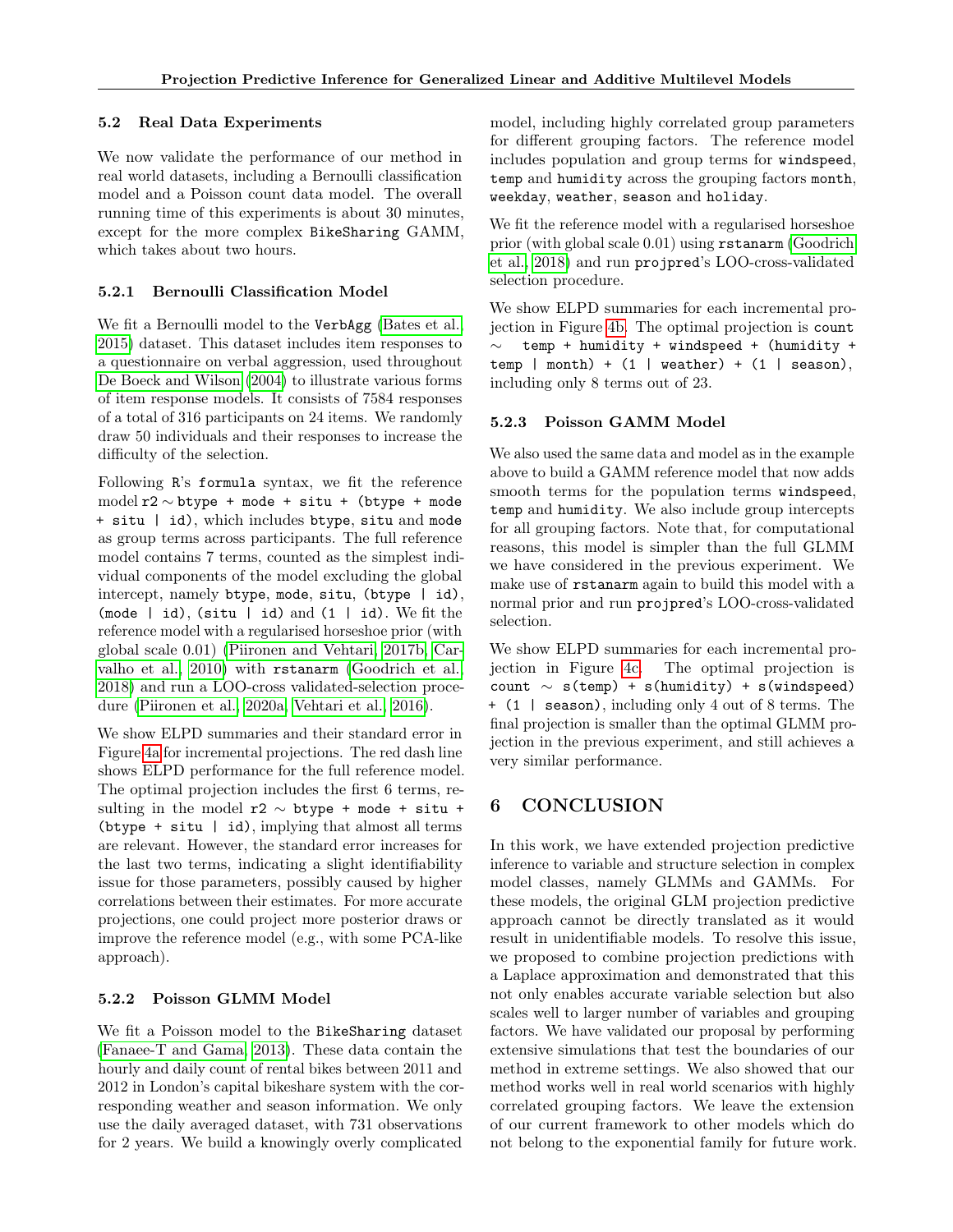<span id="page-8-13"></span>

Figure 4: Incremental ELPD summaries of real data experiments.

In such cases, the KL minimization in Equation [\(1\)](#page-2-0) does not coincide with maximum likelihood estimates anymore.

### Acknowledgements

We would like to thank Akash Dhaka, Kunal Gosh, Charles Margossian and Topi Paananen for helpful comments and discussions. We also thank Frank Weber for helping in the development of the code package. We also acknowledge the computational resources provided by the Aalto Science-IT project.

### References

- <span id="page-8-7"></span>H. Afrabandpey, T. Peltola, J. Piironen, A. Vehtari, and S. Kaski. A decision-theoretic approach for model interpretability in Bayesian framework. Machine Learning, 109(9-10):1855–1876, Sep 2020. ISSN 1573-0565. doi: 10.1007/ s10994-020-05901-8. URL [http://dx.doi.org/10.](http://dx.doi.org/10.1007/s10994-020-05901-8) [1007/s10994-020-05901-8](http://dx.doi.org/10.1007/s10994-020-05901-8).
- <span id="page-8-6"></span>M. M. Barbieri and J. O. Berger. Optimal predictive model selection. The Annals of Statistics, 32(3): 870–897, Jun 2004. ISSN 0090-5364. doi: 10.1214/ 009053604000000238. URL [http://dx.doi.org/10.](http://dx.doi.org/10.1214/009053604000000238) [1214/009053604000000238](http://dx.doi.org/10.1214/009053604000000238).
- <span id="page-8-11"></span>O. E. Barndorff-Nielsen and D. R. Cox. Asymptotic techniques for use in statistics. London ; New York : Chapman and Hall, 1989. ISBN 0412314002.
- <span id="page-8-9"></span>D. Bates, M. Mächler, B. Bolker, and S. Walker. Fitting linear mixed-effects models using lme4. Journal of Statistical Software, Articles, 67(1):1–48, 2015. ISSN 1548-7660. doi: 10.18637/jss.v067.i01. URL [https:](https://www.jstatsoft.org/v067/i01) [//www.jstatsoft.org/v067/i01](https://www.jstatsoft.org/v067/i01).
- <span id="page-8-0"></span>P. J. Bickel and K. A. Doksum. Mathematical statistics: Ideas and concepts. San Francisco: Holden-Day, 1977.
- <span id="page-8-10"></span>J. G. Booth and J. P. Hobert. Maximizing generalized linear mixed model likelihoods with an automated Monte Carlo EM algorithm. Journal of the Royal Statistical Society: Series B (Statistical Methodology), 61(1):265–285, Feb 1999. ISSN 1467-9868. doi: 10. 1111/1467-9868.00176. URL [http://dx.doi.org/](http://dx.doi.org/10.1111/1467-9868.00176) [10.1111/1467-9868.00176](http://dx.doi.org/10.1111/1467-9868.00176).
- <span id="page-8-2"></span>L. Breiman. Better subset regression using the nonnegative garrote. Technometrics, 37(4):373–384, 1995. ISSN 00401706. URL [http://www.jstor.](http://www.jstor.org/stable/1269730) [org/stable/1269730](http://www.jstor.org/stable/1269730).
- <span id="page-8-1"></span>P.-C. Bürkner. Advanced Bayesian multilevel modeling with the R package brms. The R Journal,  $10(1)$ : 395–411, 2018. doi: 10.32614/RJ-2018-017.
- <span id="page-8-4"></span>E. Candes and T. Tao. The dantzig selector: Statistical estimation when p is much larger than n. The Annals of Statistics, 35(6):2313–2351, Dec 2007. ISSN 0090- 5364. doi: 10.1214/009053606000001523. URL [http:](http://dx.doi.org/10.1214/009053606000001523) [//dx.doi.org/10.1214/009053606000001523](http://dx.doi.org/10.1214/009053606000001523).
- <span id="page-8-5"></span>C. M. Carvalho, N. G. Polson, and J. G. Scott. The horseshoe estimator for sparse signals. *Biometrika*, 97(2):465–480, Apr 2010. ISSN 1464-3510. doi: 10. 1093/biomet/asq017. URL [http://dx.doi.org/10.](http://dx.doi.org/10.1093/biomet/asq017) [1093/biomet/asq017](http://dx.doi.org/10.1093/biomet/asq017).
- <span id="page-8-12"></span>P. De Boeck and M. Wilson. Explanatory item response models: A generalized linear and nonlinear approach. Springer Science & Business Media, 2004.
- <span id="page-8-8"></span>P. H. C. Eilers and B. D. Marx. Flexible smoothing with B-splines and penalties. Statistical Science, 11 (2):89–121, May 1996. ISSN 0883-4237. doi: 10. 1214/ss/1038425655. URL [http://dx.doi.org/10.](http://dx.doi.org/10.1214/ss/1038425655) [1214/ss/1038425655](http://dx.doi.org/10.1214/ss/1038425655).
- <span id="page-8-3"></span>J. Fan and R. Li. Variable selection via nonconcave penalized likelihood and its oracle properties. Journal of the American Statistical Association, 96(456):1348– 1360, 2001. doi: 10.1198/016214501753382273. URL <https://doi.org/10.1198/016214501753382273>.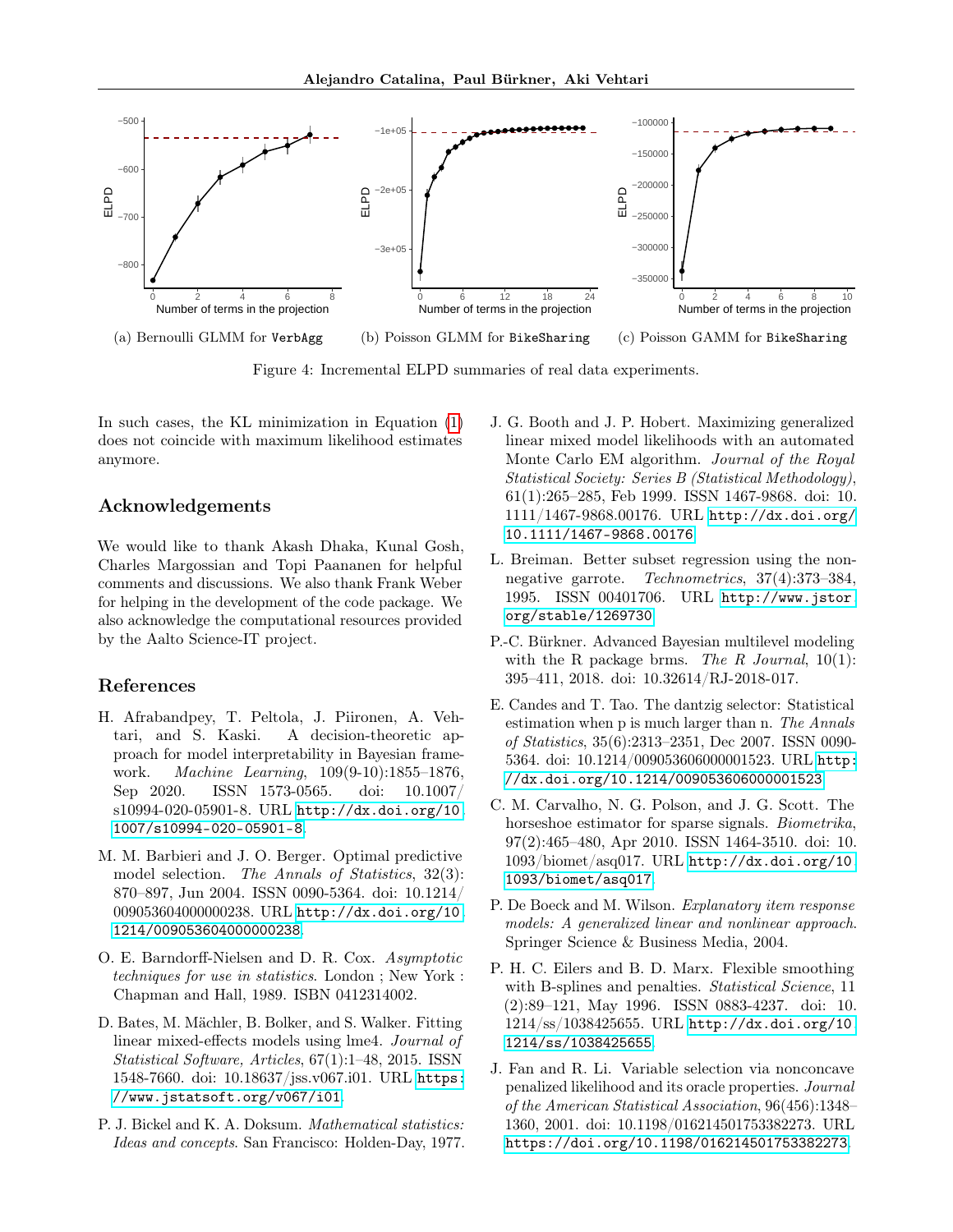- <span id="page-9-19"></span>H. Fanaee-T and J. Gama. Event labeling combining ensemble detectors and background knowledge. Progress in Artificial Intelligence, pages 1–15, 2013. ISSN 2192-6352. doi: 10.1007/s13748-013-0040-3. URL [\[WebLink\]]([Web Link]).
- <span id="page-9-17"></span>A. Gelman and J. Hill. Data Analysis Using Regression and Multilevel/Hierarchical Models. Cambridge University Press, 2006. ISBN 9780511790942. doi: 10.1017/cbo9780511790942. URL [http://dx.doi.](http://dx.doi.org/10.1017/cbo9780511790942) [org/10.1017/cbo9780511790942](http://dx.doi.org/10.1017/cbo9780511790942).
- <span id="page-9-0"></span>A. Gelman, J. B. Carlin, H. S. Stern, D. B. Dunson, A. Vehtari, and D. B. Rubin. Bayesian Data Analysis, Third Edition. Chapman & Hall/CRC Texts in Statistical Science. Taylor & Francis, 2013. ISBN 9781439840955.
- <span id="page-9-4"></span>E. I. George and R. E. McCulloch. Variable selection via Gibbs sampling. Journal of the American Statistical Association, 88(423):881–889, Sep 1993. ISSN 1537-274X. doi: 10.1080/01621459. 1993.10476353. URL [http://dx.doi.org/10.1080/](http://dx.doi.org/10.1080/01621459.1993.10476353) [01621459.1993.10476353](http://dx.doi.org/10.1080/01621459.1993.10476353).
- <span id="page-9-18"></span>B. Goodrich, J. Gabry, I. Ali, and S. Brilleman. rstanarm: Bayesian applied regression modeling via Stan., 2018. URL <http://mc-stan.org/>. R package version 2.17.4.
- <span id="page-9-10"></span>C. P. Goutis, Constantinos Robert. Model choice in generalised linear models: A Bayesian approach via Kullback-Leibler projections. Biometrika, 85 (1):29–37, Mar 1998. ISSN 1464-3510. doi: 10. 1093/biomet/85.1.29. URL [http://dx.doi.org/10.](http://dx.doi.org/10.1093/biomet/85.1.29) [1093/biomet/85.1.29](http://dx.doi.org/10.1093/biomet/85.1.29).
- <span id="page-9-7"></span>A. Groll and G. Tutz. Variable selection for generalized linear mixed models by l1-penalized estimation. *Statistics and Computing*, 24(2):137–154, Oct 2012. ISSN 1573-1375. doi: 10.1007/ s11222-012-9359-z. URL [http://dx.doi.org/10.](http://dx.doi.org/10.1007/s11222-012-9359-z) [1007/s11222-012-9359-z](http://dx.doi.org/10.1007/s11222-012-9359-z).
- <span id="page-9-16"></span>I.-D. Ha. Maximum Likelihood Estimation Using Laplace Approximation in Poisson GLMMs, volume 16. The Korean Statistical Society, Korean International Statisical Society, 2009.
- <span id="page-9-2"></span>T. Hastie. Statistical Learning with Sparsity. Chapman and Hall/CRC, May 2015. ISBN 9781498712170. doi: 10.1201/b18401. URL [http://dx.doi.org/10.](http://dx.doi.org/10.1201/b18401) [1201/b18401](http://dx.doi.org/10.1201/b18401).
- <span id="page-9-1"></span>T. Hastie and R. Tibshirani. Generalized additive models. Statistical Science, 1(3):297–310, Aug 1986. ISSN 0883-4237. doi: 10.1214/ss/1177013604. URL <http://dx.doi.org/10.1214/ss/1177013604>.
- <span id="page-9-8"></span>A. Hubin and G. Storvik. Mode jumping mcmc for bayesian variable selection in glmm. Computational Statistics Data Analysis, 127:281–297, 2018. ISSN

0167-9473. doi: https://doi.org/10.1016/j.csda.2018. 05.020. URL [https://www.sciencedirect.com/](https://www.sciencedirect.com/science/article/pii/S016794731830135X) [science/article/pii/S016794731830135X](https://www.sciencedirect.com/science/article/pii/S016794731830135X).

- <span id="page-9-5"></span>H. Ishwaran and J. S. Rao. Spike and slab variable selection: Frequentist and Bayesian strategies. The Annals of Statistics, 33(2):730–773, Apr 2005. ISSN 0090-5364. doi: 10.1214/ 009053604000001147. URL [http://dx.doi.org/10.](http://dx.doi.org/10.1214/009053604000001147) [1214/009053604000001147](http://dx.doi.org/10.1214/009053604000001147).
- <span id="page-9-6"></span>V. E. Johnson and D. Rossell. Bayesian model selection in high-dimensional settings. Journal of the American Statistical Association, 107(498):649–660, Jun 2012. ISSN 1537-274X. doi: 10.1080/01621459. 2012.682536. URL [http://dx.doi.org/10.1080/](http://dx.doi.org/10.1080/01621459.2012.682536) [01621459.2012.682536](http://dx.doi.org/10.1080/01621459.2012.682536).
- <span id="page-9-9"></span>R. E. Kass and A. E. Raftery. Bayes factors. Journal of the American Statistical Association, 90 (430):773–795, Jun 1995. ISSN 1537-274X. doi: 10.1080/01621459.1995.10476572. URL [http://dx.](http://dx.doi.org/10.1080/01621459.1995.10476572) [doi.org/10.1080/01621459.1995.10476572](http://dx.doi.org/10.1080/01621459.1995.10476572).
- <span id="page-9-12"></span>Y. Lee and J. A. Nelder. Hierarchical generalized linear models. Journal of the Royal Statistical Society: Series B (Methodological), 58(4):619– 656, 1996. doi: 10.1111/j.2517-6161.1996.tb02105. x. URL [https://rss.onlinelibrary.wiley.com/](https://rss.onlinelibrary.wiley.com/doi/abs/10.1111/j.2517-6161.1996.tb02105.x) [doi/abs/10.1111/j.2517-6161.1996.tb02105.x](https://rss.onlinelibrary.wiley.com/doi/abs/10.1111/j.2517-6161.1996.tb02105.x).
- <span id="page-9-14"></span>Y. Lee and J. A. Nelder. Hierarchical generalised linear models: A synthesis of generalised linear models, random-effect models and structured dispersions. Biometrika, 88(4):987–1006, Dec 2001. ISSN 1464-3510. doi: 10.1093/biomet/88.4.987. URL <http://dx.doi.org/10.1093/biomet/88.4.987>.
- <span id="page-9-15"></span>Y. Lee, J. A. Nelder, and Y. Pawitan. Generalized Linear Models with Random Effects. Chapman and Hall/CRC, Jul 2006. ISBN 9780429144714. doi: 10.1201/9781420011340. URL [http://dx.doi.org/](http://dx.doi.org/10.1201/9781420011340) [10.1201/9781420011340](http://dx.doi.org/10.1201/9781420011340).
- <span id="page-9-3"></span>G. Marra and S. N. Wood. Practical variable selection for generalized additive models. Computational Statistics & Data Analysis, 55(7):2372–2387, Jul 2011. ISSN 0167-9473. doi: 10.1016/j.csda.2011.02. 004. URL [http://dx.doi.org/10.1016/j.csda.](http://dx.doi.org/10.1016/j.csda.2011.02.004) [2011.02.004](http://dx.doi.org/10.1016/j.csda.2011.02.004).
- <span id="page-9-11"></span>P. McCullagh and J. A. Nelder. Generalized Linear Models. Springer US, 1989. ISBN 9781489932426. doi: 10.1007/978-1-4899-3242-6. URL [http://dx.](http://dx.doi.org/10.1007/978-1-4899-3242-6) [doi.org/10.1007/978-1-4899-3242-6](http://dx.doi.org/10.1007/978-1-4899-3242-6).
- <span id="page-9-13"></span>C. E. McCulloch. Maximum likelihood algorithms for generalized linear mixed models. Journal of the American Statistical Association, 92(437):162–170, Mar 1997. ISSN 1537-274X. doi: 10.1080/01621459. 1997.10473613. URL [http://dx.doi.org/10.1080/](http://dx.doi.org/10.1080/01621459.1997.10473613) [01621459.1997.10473613](http://dx.doi.org/10.1080/01621459.1997.10473613).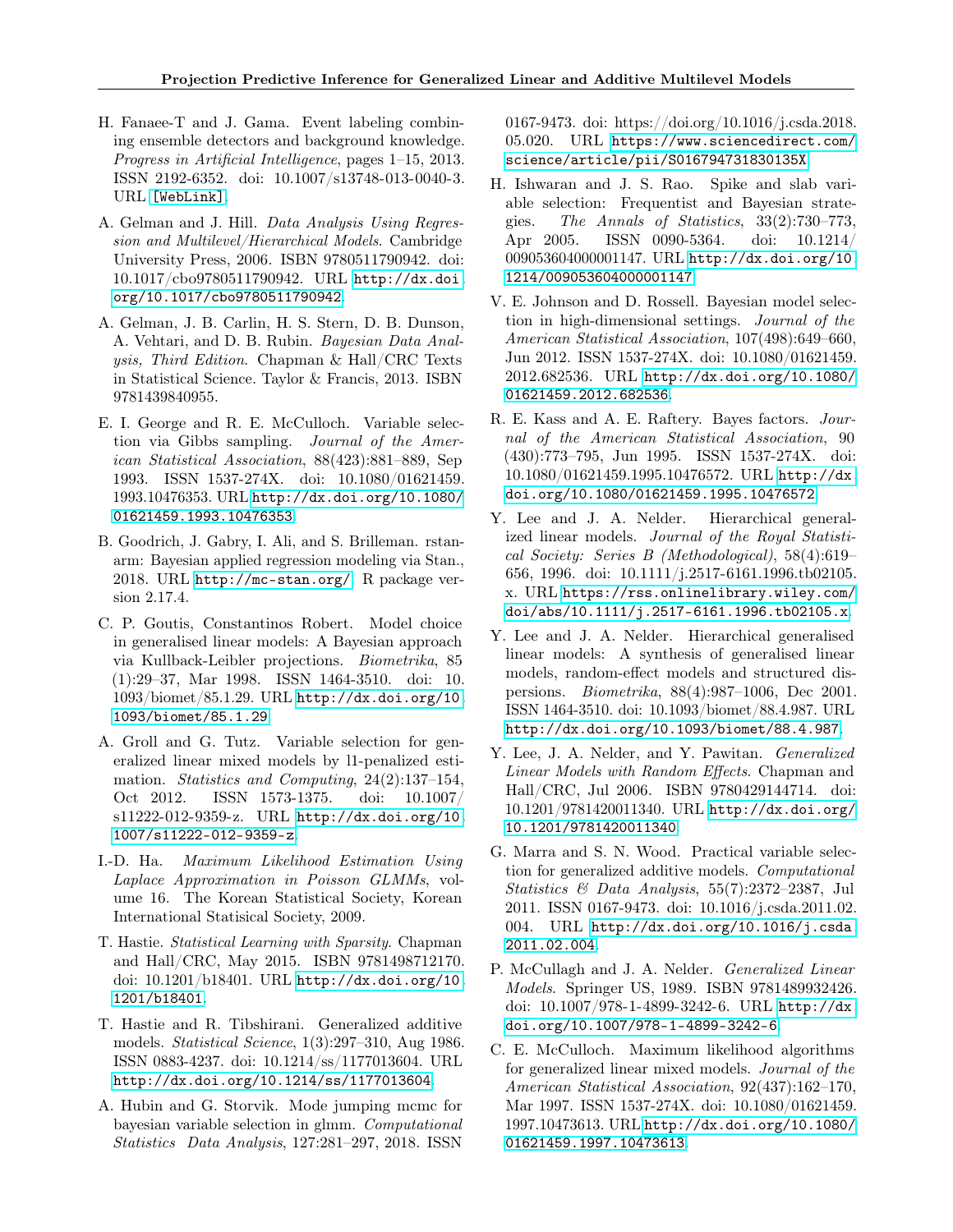- <span id="page-10-0"></span>C. E. McCulloch. Generalized linear mixed models. NSF-CBMS Regional Conference Series in Probability and Statistics, 7:i–84, 2003. ISSN 19355920, 23290978. URL [http://www.jstor.org/stable/](http://www.jstor.org/stable/4153190) [4153190](http://www.jstor.org/stable/4153190).
- <span id="page-10-10"></span>N. N. Narisetty and X. He. Bayesian variable selection with shrinking and diffusing priors. The Annals of Statistics, 42(2):789–817, Apr 2014. ISSN 0090- 5364. doi: 10.1214/14-aos1207. URL [http://dx.](http://dx.doi.org/10.1214/14-aos1207) [doi.org/10.1214/14-aos1207](http://dx.doi.org/10.1214/14-aos1207).
- <span id="page-10-14"></span>H. Ogden. A sequential reduction method for inference in generalized linear mixed models. arXiv preprint 1312.1903v2, 2013.
- <span id="page-10-4"></span>F. Pavone, J. Piironen, P.-C. Bürkner, and A. Vehtari. Using reference models in variable selection. arXiv preprint arXiv:2004.13118, 2020.
- <span id="page-10-5"></span>J. Piironen and A. Vehtari. Projection predictive model selection for Gaussian processes. In 2016 IEEE 26th International Workshop on Machine Learning for Signal Processing (MLSP), pages 1–6, 2016. doi: 10.1109/MLSP.2016.7738829.
- <span id="page-10-3"></span>J. Piironen and A. Vehtari. Comparison of Bayesian predictive methods for model selection. Statistics and Computing, 27(3):711–735, 2017a. ISSN 0960-3174, 1573-1375. doi: 10.1007/ s11222-016-9649-y. URL [http://link.springer.](http://link.springer.com/10.1007/s11222-016-9649-y) [com/10.1007/s11222-016-9649-y](http://link.springer.com/10.1007/s11222-016-9649-y).
- <span id="page-10-17"></span>J. Piironen and A. Vehtari. Sparsity information and regularization in the horseshoe and other shrinkage priors. Electronic Journal of Statistics, 11(2): 5018–5051, 2017b. ISSN 1935-7524. doi: 10.1214/ 17-EJS1337SI. URL [https://projecteuclid.org/](https://projecteuclid.org/euclid.ejs/1513306866) [euclid.ejs/1513306866](https://projecteuclid.org/euclid.ejs/1513306866).
- <span id="page-10-6"></span>J. Piironen, M. Paasiniemi, A. Catalina, and A. Vehtari. projpred: Projection Predictive Feature Selection, 2020a. https://mc-stan.org/projpred, https://discourse.mc-stan.org/.
- <span id="page-10-2"></span>J. Piironen, M. Paasiniemi, and A. Vehtari. Projective inference in high-dimensional problems: Prediction and feature selection. Electronic Journal of Statistics, 14(1):2155–2197, 2020b. doi: 10.1214/20-EJS1711. URL <https://doi.org/10.1214/20-EJS1711>.
- <span id="page-10-9"></span>A. E. Raftery, D. Madigan, and J. A. Hoeting. Bayesian model averaging for linear regression models. Journal of the American Statistical Association, 92 (437):179–191, Mar 1997. ISSN 1537-274X. doi: 10.1080/01621459.1997.10473615. URL [http://dx.](http://dx.doi.org/10.1080/01621459.1997.10473615) [doi.org/10.1080/01621459.1997.10473615](http://dx.doi.org/10.1080/01621459.1997.10473615).
- <span id="page-10-7"></span>R. Tibshirani. Regression shrinkage and selection via the Lasso. Journal of the Royal Statistical Society. Series B (Methodological), 58(1):267–288, 1996. ISSN 00359246. URL [http://www.jstor.org/stable/](http://www.jstor.org/stable/2346178) [2346178](http://www.jstor.org/stable/2346178).
- <span id="page-10-11"></span>G. Tutz and A. Groll. Regularization for generalized additive mixed models by likelihood-based boosting. Methods of Information in Medicine, 51(02): 168–177, 2012. ISSN 2511-705X. doi: 10.3414/ me11-02-0021. URL [http://dx.doi.org/10.3414/](http://dx.doi.org/10.3414/me11-02-0021) [me11-02-0021](http://dx.doi.org/10.3414/me11-02-0021).
- <span id="page-10-16"></span>A. Vehtari and J. Ojanen. A survey of Bayesian predictive methods for model assessment, selection and comparison. Statistics Surveys, 6(none): 142 – 228, 2012. doi: 10.1214/12-SS102. URL <https://doi.org/10.1214/12-SS102>.
- <span id="page-10-18"></span>A. Vehtari, A. Gelman, and J. Gabry. Practical Bayesian model evaluation using leave-one-out crossvalidation and WAIC. Statistics and Computing, 27(5):1413–1432, Aug 2016. ISSN 1573-1375. doi: 10.1007/s11222-016-9696-4. URL [http://dx.doi.](http://dx.doi.org/10.1007/s11222-016-9696-4) [org/10.1007/s11222-016-9696-4](http://dx.doi.org/10.1007/s11222-016-9696-4).
- <span id="page-10-12"></span>A. Vehtari, D. Simpson, A. Gelman, Y. Yao, and J. Gabry. Pareto smoothed importance sampling. arxiv preprint:1507.02646, 2019.
- <span id="page-10-1"></span>A. P. Verbyla, B. R. Cullis, M. G. Kenward, and S. J. Welham. The analysis of designed experiments and longitudinal data by using smoothing splines. Journal of the Royal Statistical Society: Series C (Applied Statistics), 48(3):269–311, Aug 1999. ISSN 1467-9876. doi: 10.1111/1467-9876.00154. URL <http://dx.doi.org/10.1111/1467-9876.00154>.
- <span id="page-10-15"></span>S. N. Wood. Fast stable restricted maximum likelihood and marginal likelihood estimation of semiparametric generalized linear models. Journal of the Royal Statistical Society: Series B (Statistical Methodology), 73(1):3–36, Sep 2010. ISSN 1369-7412. doi: 10.1111/j.1467-9868.2010.00749.x. URL [http://dx.](http://dx.doi.org/10.1111/j.1467-9868.2010.00749.x) [doi.org/10.1111/j.1467-9868.2010.00749.x](http://dx.doi.org/10.1111/j.1467-9868.2010.00749.x).
- <span id="page-10-13"></span>S. N. Wood. Generalized Additive Models. Chapman and Hall/CRC, May 2017. ISBN 9781315370279. doi: 10.1201/9781315370279. URL [http://dx.doi.org/](http://dx.doi.org/10.1201/9781315370279) [10.1201/9781315370279](http://dx.doi.org/10.1201/9781315370279).
- <span id="page-10-8"></span>H. Zou and T. Hastie. Regularization and variable selection via the elastic net. Journal of the Royal Statistical Society: Series B (Statistical Methodology), 67(2):301–320, Apr 2005. ISSN 1467-9868. doi: 10.1111/j.1467-9868.2005.00503.x. URL [http://dx.](http://dx.doi.org/10.1111/j.1467-9868.2005.00503.x) [doi.org/10.1111/j.1467-9868.2005.00503.x](http://dx.doi.org/10.1111/j.1467-9868.2005.00503.x).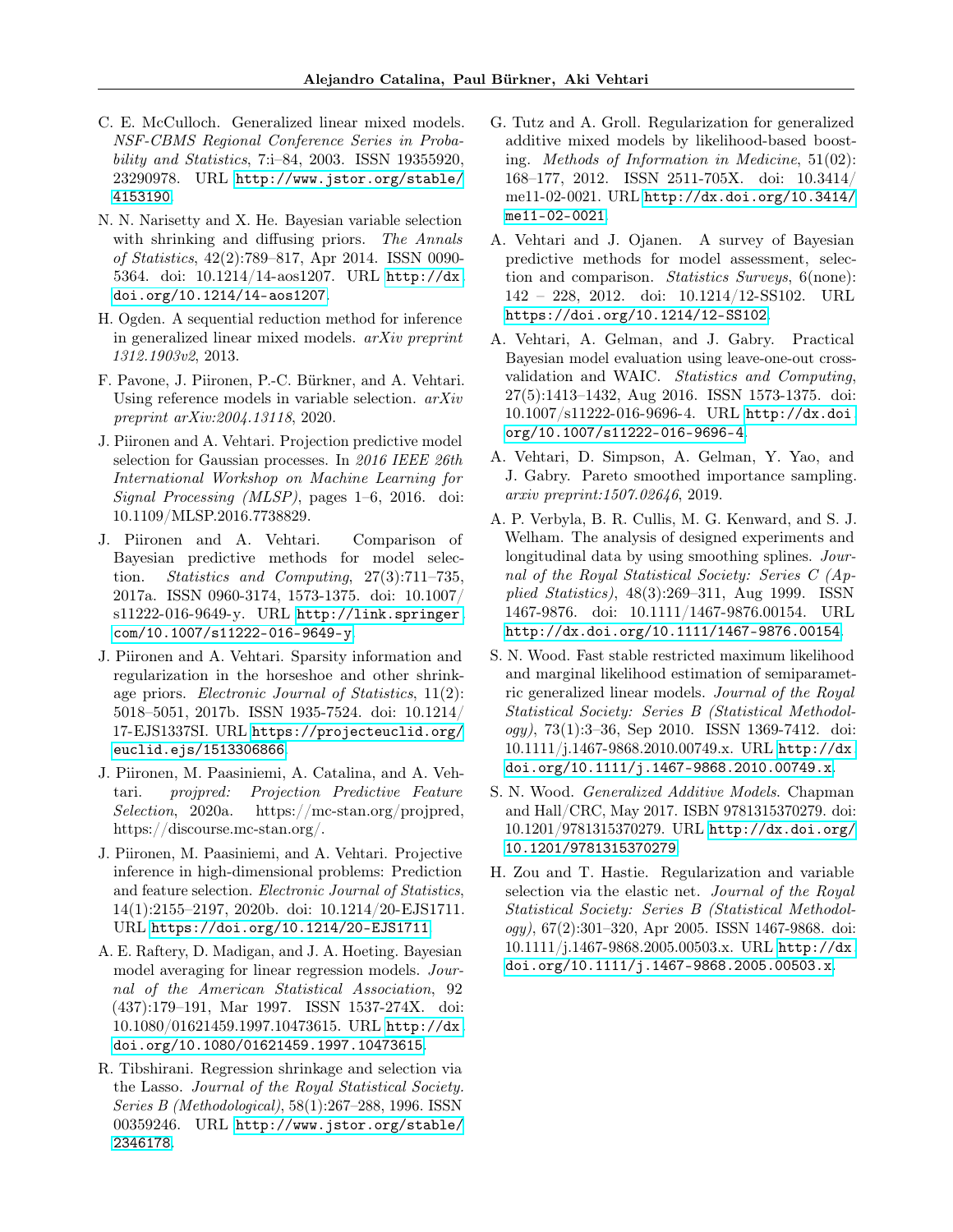# Supplementary Material: Projection Predictive Inference for Generalized Linear and Additive Multilevel Models

## <span id="page-11-0"></span>A ADDITIONAL RESULTS FOR MORE SPARSITY THRESHOLDS

In this section we provide more results for Gaussian simulated data with group sparsity thresholds  $s =$  $\{0, 0.11, \ldots, 0.89\}$ . To isolate the effect of the sparsity we fix the number of variables to  $D = 5$  and  $K = 1$ grouping factors. For a more complex setting, we allow all  $D = 5$  variables to vary within the grouping factor.

In Figure [5a](#page-12-0) we show the ROC curve for this experiment's results. To trace each sparsity's ROC curve we vary the selection threshold for relevant group effects. As we did in the main text, we decide which group effects are relevant by looking at the ELPD improvement of a projection with respect to the previous one after including a given group effect. For a selection threshold  $t$ , we select as relevant all group effects whose projection's ELPD improvement is over the tth quantile of all ELPD improvements. This gives a curve starting at 0% true positive rate when  $t = 0$ , to 100% for  $t = 1$  for every sparsity threshold.

Nonetheless, the sparsity threshold inherently sets the portion of actually relevant group effects. As the sparsity increases, the number of relevant group effects gets lower, and therefore the false positives rate can only increase as we return more and more group effects as relevant. On the other hand, for low sparsity thresholds we have the opposite behaviour, as there are many actually relevant group effects, and therefore the false positive rate gets lower as we select more group effects. The most difficult setting corresponds to medium sparisty thresholds, and that is reflected in the figure with higher false positive rates.

# B ADDITIONAL RESULTS FOR MORE LEVELS

In this case we focus on studying the effect of larger number of levels in each grouping factor. We fix the number of variables  $D = 5$  and  $K = 1$  grouping factor. We allow only 0.33 portion of  $D = 5$  total variables to be group effects. We now vary the number of levels in  $\{5, 10, 20, 50\}$ . To avoid other factors to intervene, we simulate Gaussian observations.

We show ROC curves for all choices of levels in Figure [5b.](#page-12-0) We use the same mechanism to decide relevant group effects and contrast them to the ground truth. In this case it's clear that the number of levels is not inducing more false positives to be returned, rather affecting only the true positives rate and how quickly the method is able to get all of them right.

# C BERNOULLI SIMULATIONS

Finally, we show optimal projection size and ROC curve results for Bernoulli simulated data following the same structure as in the main text. In this case we choose a logit link function. For non-Gaussian observation models there is an added challenge as the projection is computing a linear Gaussian model as an approximation to the non-Gaussian observation model. This increases the computational budget of the method and sometimes results in unstable projections, even though still resulting in good performance overall. The source of the instabilities is the complexity of the link function. This kind of models require more posterior draws to be projected in order to maintain accurate predictive performance, which in turn increases the computational budget. The increase in posterior draws can multiply the runtime by a factor of four, from about half an hour to couple hours.

On top of that, the hyper parameters we have used on the sampling procedure for Bernoulli data imply smaller coefficients (see Table [2\)](#page-12-1). This is due the further complexity added by the link function, that usually causes extreme values for large effects.

We follow the same analysis structure as in the main text. We first focus on the optimality of the projections and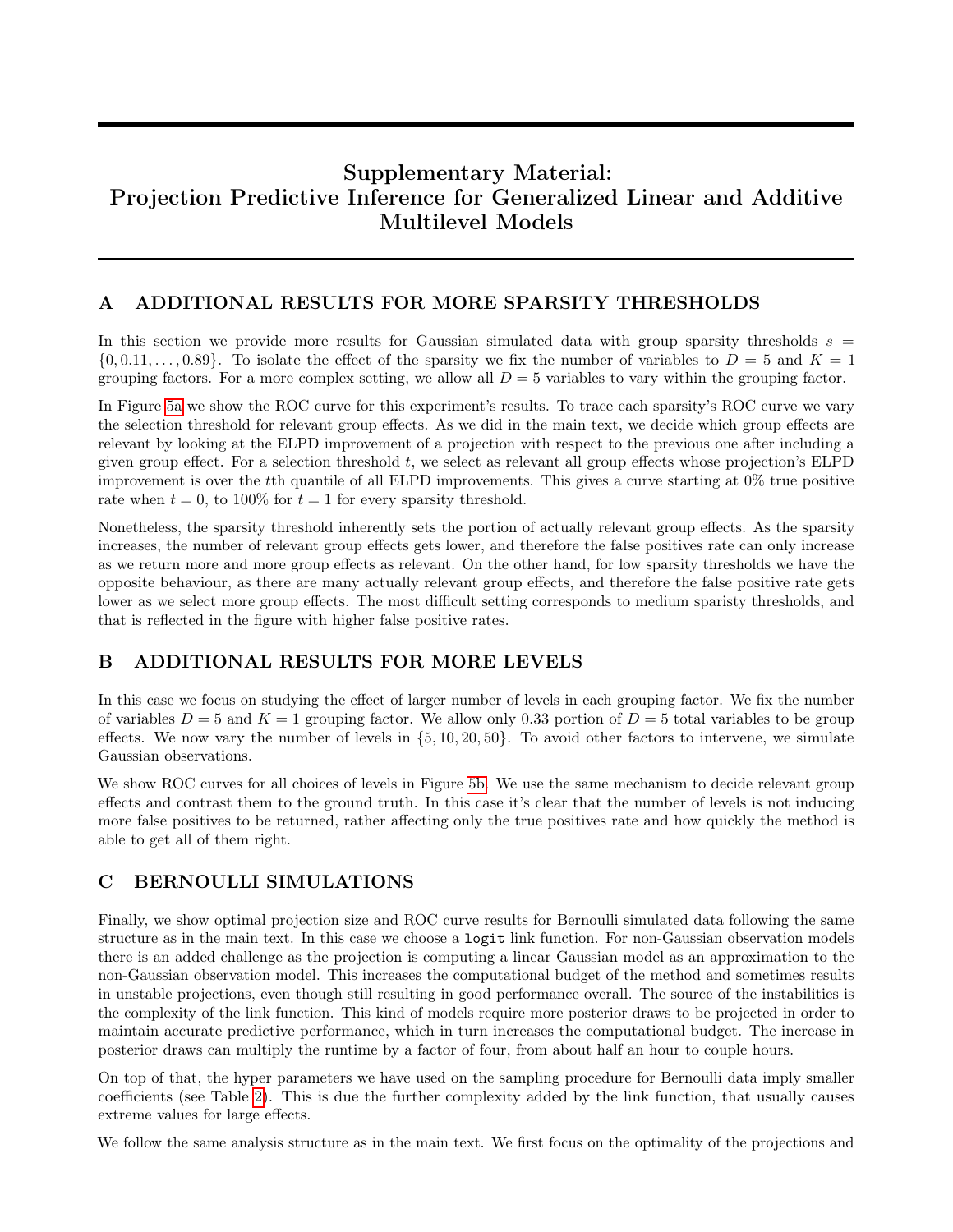<span id="page-12-0"></span>

(a) False against true positive rate in a Gaussian model (b) False against true positive rate in a Gaussian model for varying sparsity thresholds. We include 95% un-for varying number of levels. We include 95% uncercertainty interval for both true and false positive rates. tainty interval for both true and false positive rates. Chance selection in dashed black lines. Chance selection in dashed black lines.



<span id="page-12-1"></span>Table 2: Hyper parameters for the Bernoulli simulations. They are propagated to a constant vector of the corresponding value.

| Parameter                    | Value |
|------------------------------|-------|
| $\mu_f, \sigma_f^2$          | 0, 4  |
| $\mu_{b,f}, \sigma^2_{b,f}$  | 0, 2  |
| $\mu_q$<br>$\sigma_{\alpha}$ | 0, 3  |

<span id="page-12-2"></span>

Figure 6: Optimal size for the projections to achieve the reference LOO performance (ELPD). Each column shows a different correlation factor. Each row shows a different number of grouping factors. We include 95% uncertainty interval for the size of the projection.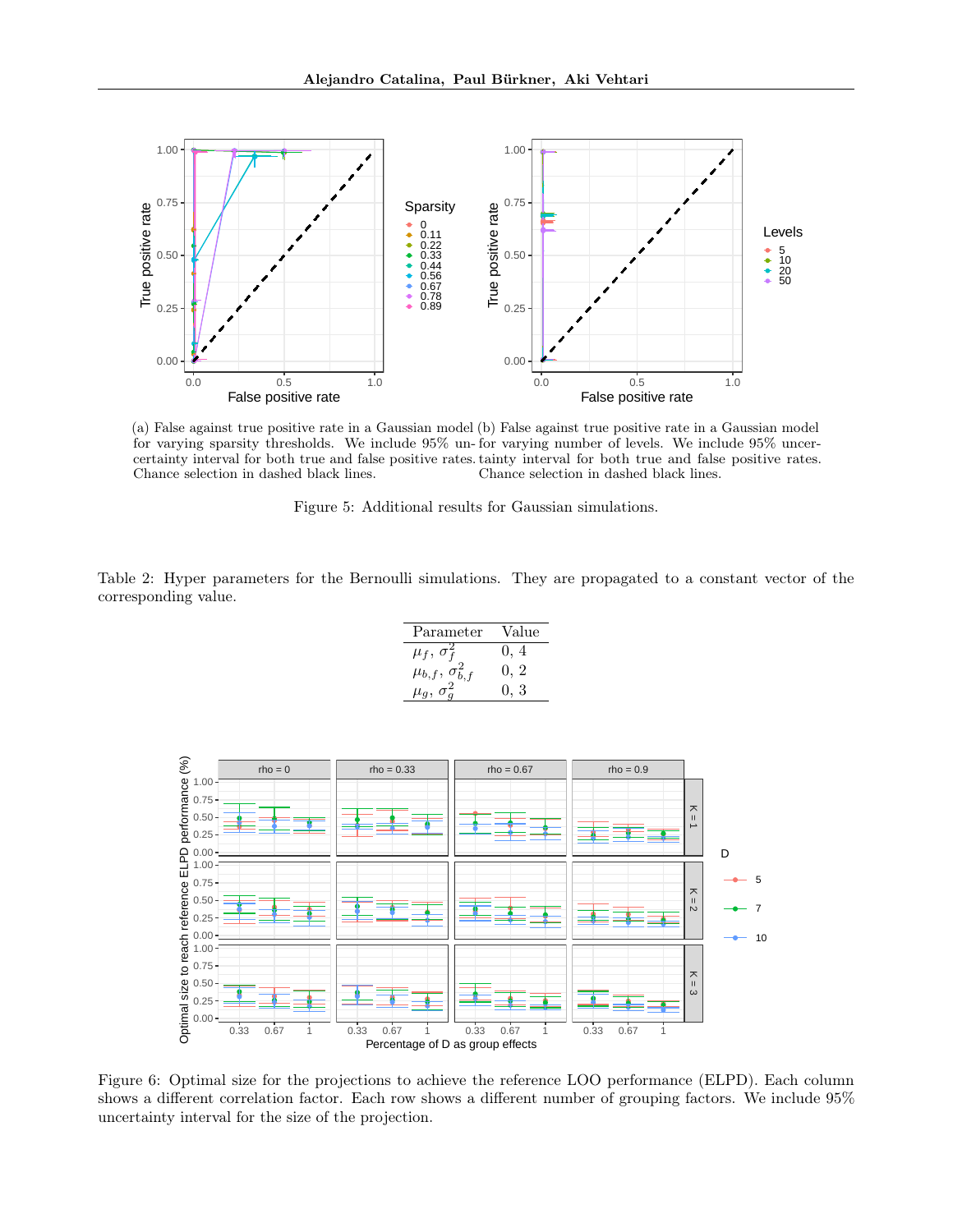<span id="page-13-0"></span>

Figure 7: False against true positive rate in a Bernoulli model for varying selection thresholds. Each column shows a different correlation factor. Each row shows a different number of grouping factors. We include 95% uncertainty interval for both true and false positive rates. Chance selection in dashed black lines.

analyze the optimal projection size that the method suggests to achieve the reference performance. We show these results in Figure [6.](#page-12-2)

The projections achieve optimal predictive performance. The results show that the optimal projection is able to discard on average 60% of the terms while achieving the reference predictive performance. This proportion of relevant terms is dependent on the sparsity threshold selected as analyzed in Section [A.](#page-11-0) These results hold even for larger number of grouping factors.

The projections are smaller with higher correlation. In presence of highly correlated variables the optimal projection is able to identify a smaller subset of relevant variables that achieve the reference predictive projection. As a result, the optimal size decreases as we increase the overall correlation.

The projections are robust. Even as we increase the complexity of the reference models, the method is able to find optimal projections every time. The robustness of the results is indicated by the small confidence interval around the mean estimates.

Now, we analyze the performance of the method regarding the proper identification of the truly relevant simulated terms. We show these results in Figure [7.](#page-13-0) We employ the same method to compute true and false positive rates for these experiments as we did in the main text for Gaussian data. That is, for a varying threshold  $t \in [0, \ldots, 1]$ , we select as relevant those effects that imply an ELPD improvement over the tth quantile of all ELPD improvements after being included in the projection.

The number of variables  $D$  has a moderate effect. Increasing the number of variables in the data has a direct effect on the complexity of the reference model. This is also reflected in our results, as the ratio of true vs false positive is better for smaller number of variables. Nonetheless, the overall performance stays quite close.

The number of grouping factors  $K$  is the most significant factor. Increasing the number of grouping factors in the data multiplies the number of total parameters to estimate. As a result, the individual contribution of each parameter is diluted, which makes its identification even more opaque. In the figure we can clearly see how the ratio of true vs false positives rates gets closer to random choice as we increase the number of grouping variables.

The percentage of group terms  $V$  is important. As we increase the number of terms that vary within grouping factors we expect the method to confound the relevance of each of them, as the variability of the data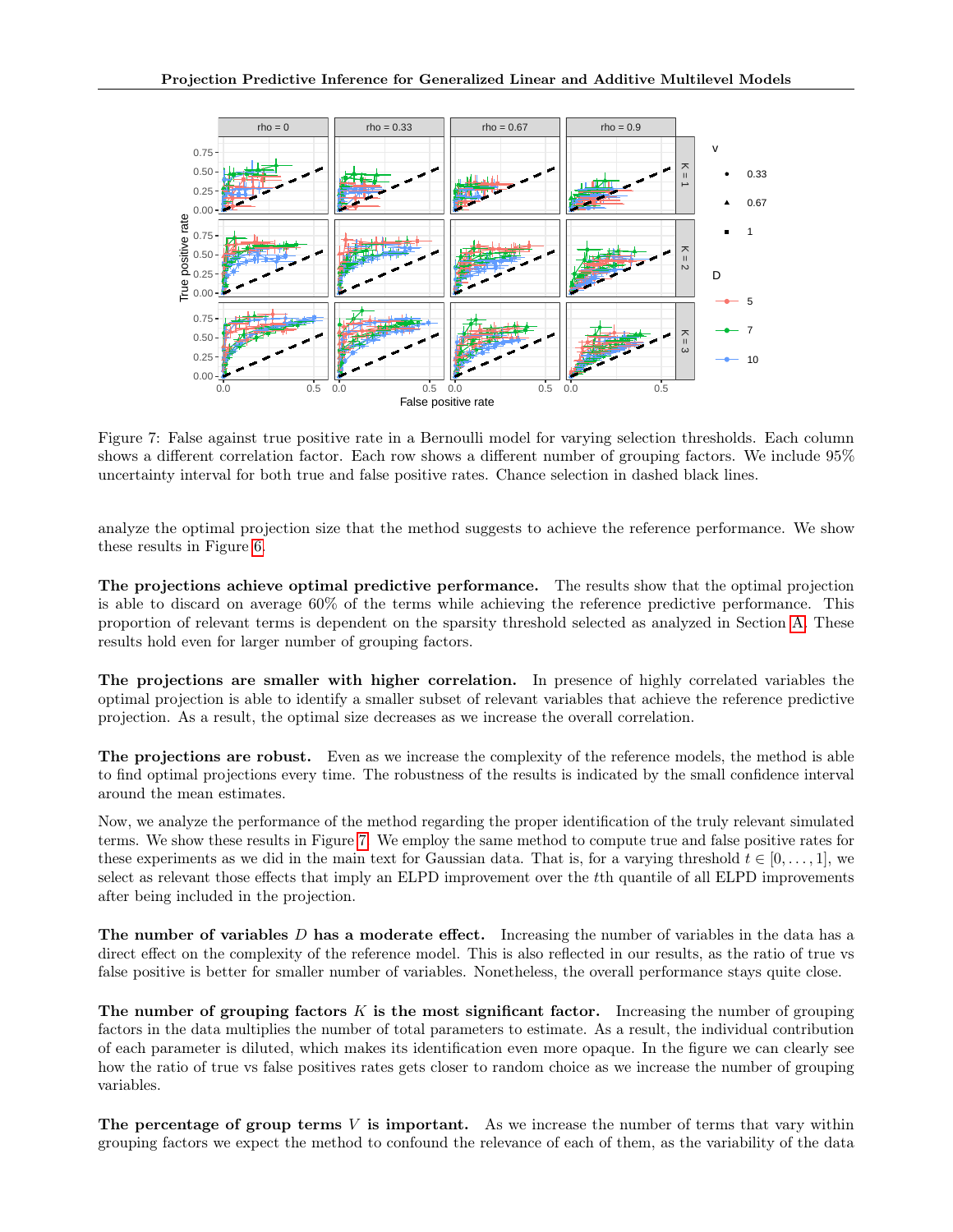

Figure 8: Optimal size for the projections to achieve the reference LOO performance (ELPD). Each column shows a different correlation factor. Each row shows a different number of grouping factors. We include 95% uncertainty interval for the size of the projection.

increases. We can see, in turn, that the method returns more false positives for higher proportions of group terms.

High correlation  $\rho$  induces more false positives. Another important factor that induces more false positives is the correlation between terms. This adds further complexity to the identification of truly relevant terms and is clearly reflected in our results, as the ratio of true vs false positive rates worsens for increasing correlation factors. Note that, even in the extreme unrealistic case of 0.9 correlation, the method still identifies around half of the truly relevant effects.

In general, the method does a good job at obtaining optimal projections with the smallest possible subset of relevant terms that still achieves the reference performance.

### C.1 Full Gaussian Figures

In this section we show full sized figures of the Gaussian experiments in the main text.